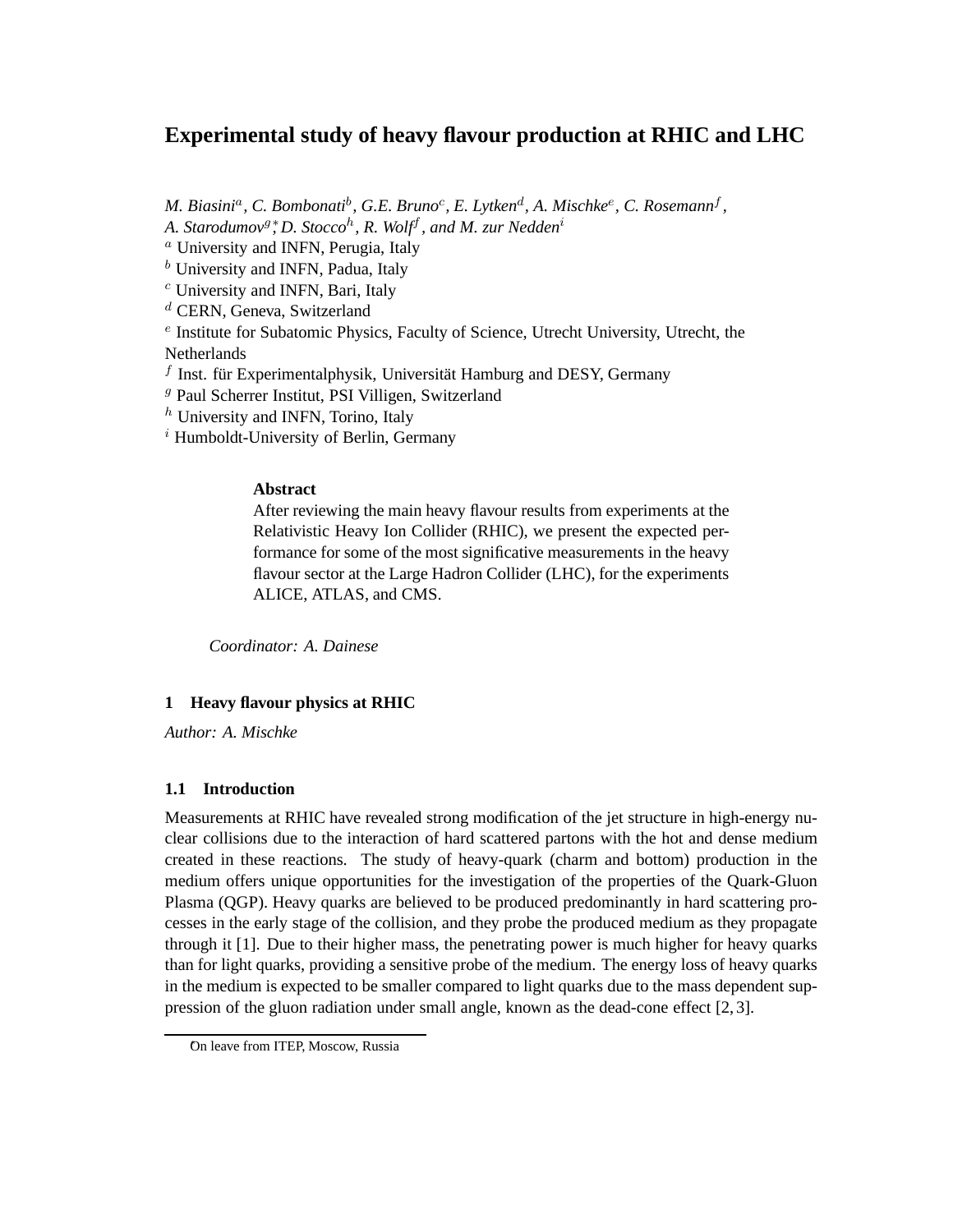

Fig. 1: (left panel) Comparison of total charm cross section measurements. The STAR (red symbols in on-line version) and PHENIX results (blue symbols in on-line version) are given as cross section per binary collisions. The dashed curves depict the uncertainty bands of the NLO calculations. (right panel) Total charm cross section divided by the number of binary collisions for different collisions systems, compared to NLO calculations (horizontal lines).

#### **1.2 Total charm cross section**

The total charm cross section is currently determined through basically three different measurements: direct reconstruction of D mesons, muons and electrons. Electron identification in the PHENIX experiment is based on the Ring Imaging Cherenkov detector (RICH) in conjunction with a highly granular calorimeter. The particle momentum is measured by drift and pad chambers. The subtraction of the electron background (mainly from photons,  $\pi^0$  and  $\eta$ ) is performed by the converter and the cocktail methods [4, 5], which give similar results. In the STAR experiment, electrons are identified using the  $dE/dx$  and momentum measurements from the TPC together with the Time of Flight (ToF) information at low  $p_T$  (<  $4-5$  GeV/c) and energy (E) and shower shape measurement in the electromagnetic calorimeter (EMC) at high- $p_T$  ( $> 1.5$  $GeV/c$ ). The background contribution to the electrons from photonic sources are subtracted statistically [6].

The total charm cross section is extracted from a combined fit to the measured particle spectra. The STAR data are from combined fits to hadronic and semileptonic decay data. The PHENIX data are from semileptonic decay measurements only. The total cross sections from STAR and PHENIX are compared to results at other energies and to NLO calculations [7] in Fig. 1 (left panel). The descrepancy between STAR and PHENIX is under investigation. The data agree with the NLO prediction on the total charm cross section. The large theoretical uncertainty leads to a little predictive power in the total charm cross section. Fig. 1 (right panel) depictes the charm cross section divided by the number of binary collisions for different collisions systems. Within errors, the charm cross section for the different collisions systems follows binary collisons scaling, supporting the assumption that charm is predominantely produced by hard scattering in the initial state of the collision.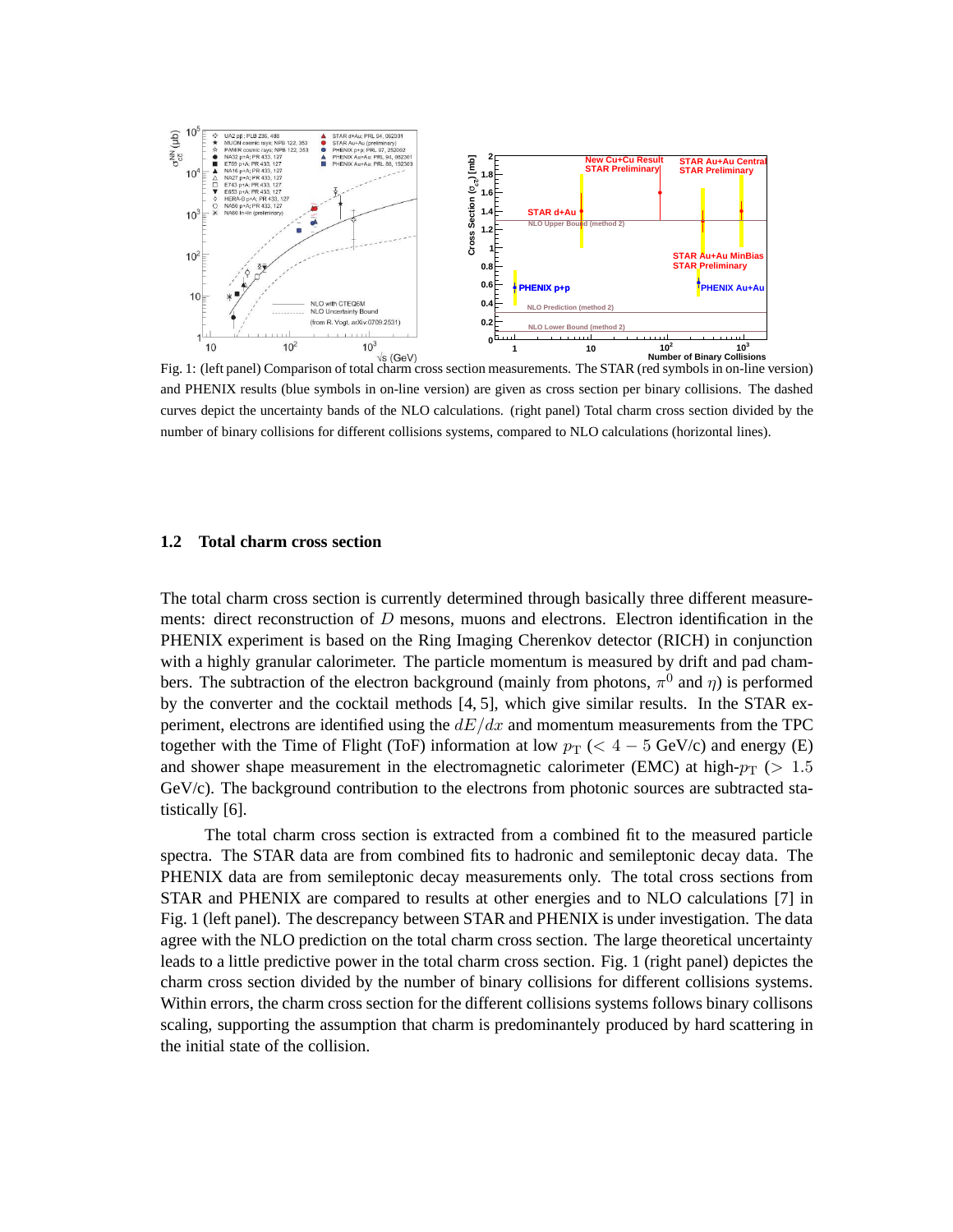

Fig. 2: Nuclear modification factor  $R_{AA}$  of non-photonic electrons in Au+Au collisions. (a)  $R_{AA}$  as a function of  $N_{part.}$  (b)  $R_{AA}$  as a function of  $p_T$  for the most central collisions.

#### **1.3 Heavy-quark energy loss in hot and dense QCD matter**

Nuclear effects are typically quantified using the nuclear modification factor  $R_{AA}$  where the particle yield in Au+Au collisions is divided by the yield in  $pp$  reactions scaled by the number of binary collisions.  $R_{AA} = 1$  would indicate that no nuclear effects, such as Cronin effect, shadowing or gluon saturation, are present and that nucleus-nucleus collisions can be considered as a incoherent superposition of nucleon-nucleon interactions. The average  $R_{AA}$  for high- $p_T$  nonphotonic electrons as a function of participating nucleons ( $N_{part}$ ) is illustrated in Fig. 2(a). The STAR and PHENIX  $R_{AA}$  for non-photonic electrons are consistent with each other and shows an increasing suppression from peripheral to central Au+Au collisions, indicating an unexpectedly energy loss of heavy quarks in the medium in contradiction to expections from the dead-cone effect. The suppression is similar to the one observed for light-quark hadrons, indicated by the shaded area in the figure. Fig. 2(b) shows the  $p_T$  dependence  $R_{AA}$  of non-photonic electrons in central Au+Au collisions. A strong suppression of a factor of  $\sim$  5 is observed for  $p_T > 6$  GeV/c. The  $R_{AA}$  is compared to several theoretical model calculations [4, 6]. The observed suppression is overpredicted by the models using reasonalbe model parameters. The data is described reasonably well if the bottom contribution to the electrons is assumed to be small. Therefore, the observed discrepancy could indicate that the B dominance over D mesons starts at higher  $p_T$ . A possible scenario for B meson suppression invokes collisional dissociation in the medium.

#### **1.4 Heavy-quark azimuthal correlations**

The measurement of the relative charm and bottom contributions to the non-photonic electrons is essentail for the interpretation of the non-photonic electron spectra. Azimuthal angular correlations between non-photonic electrons and hadrons allow to indentify the underlying production process [8]. Heavy flavours have, in general, a harder fragmentation function than gluons and light quarks, making the near-side correlation more sensitive to the decay kinematics. For the same electron transverse momentum the near-side  $e$ -hadron angular correlation from B decays is much broader than that from  $D$  decays. Fig. 3 (left panel) shows the azimuthal correlation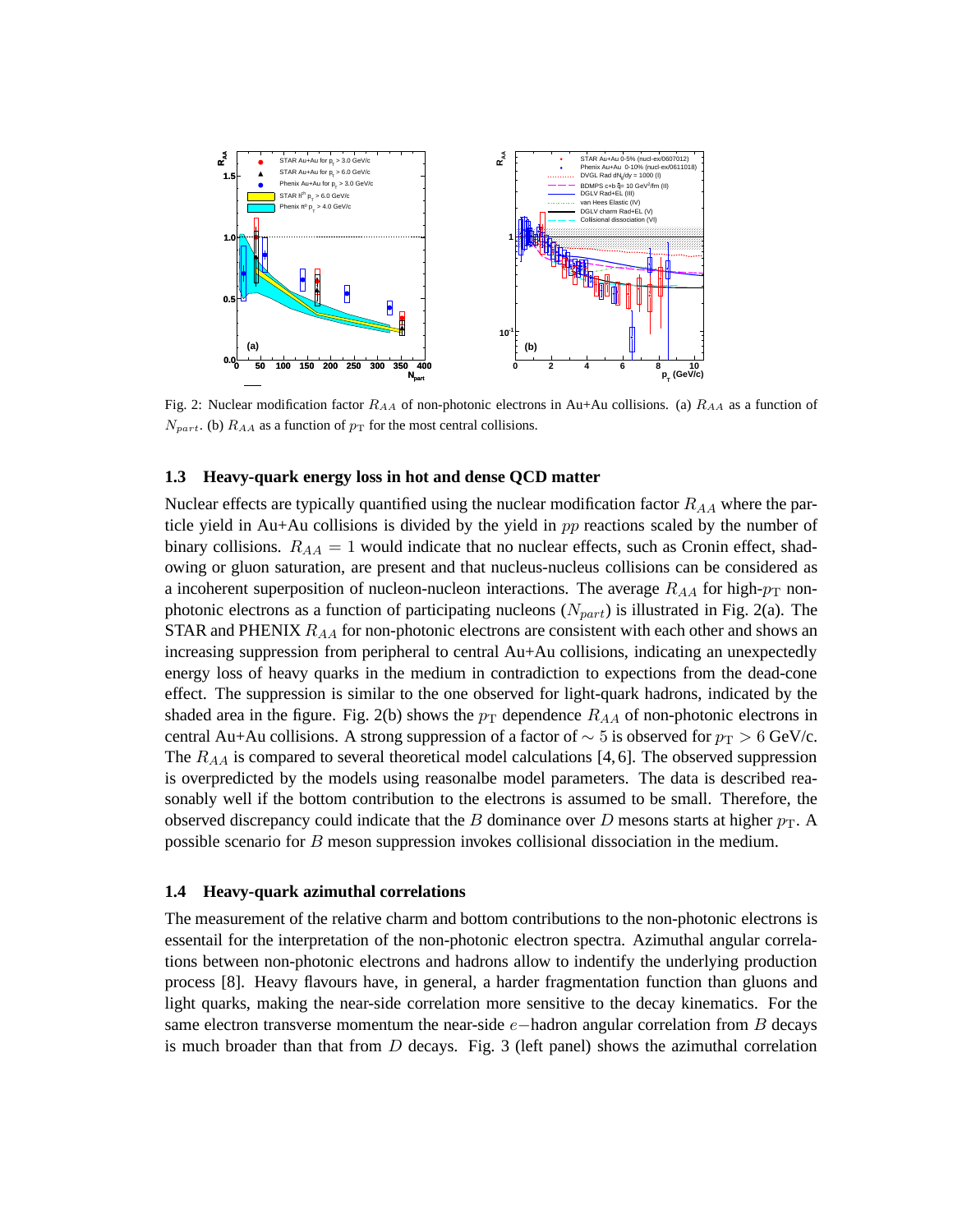

Fig. 3: (left panel) e−hadron azimuthal correlation distribution in 200 GeV pp collisions, compared to PYTHIA simulations (colored curves). (middle panel)  $e - D^0$  azimuthal correlation distribution for like-sign  $e - K$  pairs. The grey histogram (dashed line) illustrates results from PYTHIA (MC@NLO) simulations. (right panel) Relative bottom contribution to the total non-photonic electron yield derived from e $-D<sup>0</sup>$  and e−hadron correlations, compared to the uncertainty band from a FONLL calculation.

function of non-photonic electrons and hadrons in pp collisions at  $\sqrt{s} = 200$  GeV. The data is fitted with a linear combination of the simulated charm and bottom distribution, obtained from PYTHIA simulations, to extract the relative bottom contribution  $B/(B+D)$ . Similar studies are performed for  $e - D^0$  azimuthal correlations [8] (cf. Fig. 3, middle panel). Moreover, it has been shown that higher order sub-processes like gluon splitting may have a significant contribution to the near-side correlation. This contribution is studied by indentifying the  $D^*$  content of jets [8]. The results indicate that gluon splitting to  $c\bar{c}$  pairs contributes about 5% of the open charm production observed at RHIC, consistent with predictions from MC@NLO calculations [9].

The relative bottom contribution  $B/(B+D)$  is shown in Fig. 3 (right panel) together with predictions from FONLL calculations [10]. These data provide convincing evidence that bottom contributes significantly ( $\sim$  50%) to the non-photonic electron yields at high- $p_T$ . Further studies have to show whether these findings imply substantial energy loss of bottom quarks in the produced medium.

#### **1.5 Summary and conclusions**

The measured total charm cross section follows binary collisions scaling as expected from the assumption that charm is produced exclusively in initial hard scattering processes. The high- $p<sub>T</sub>$ suppression of the non-photonic electron yield in Au+Au collisions is much larger than expected. Theoretical explanations are yet inconclusive. The bottom contribution in the non-photonic electron spectrum is studied by  $e$ -hadron and  $e - D<sup>0</sup>$  correlations. First measurements on the charm content in jets shows that the gluon splitting contribution is small at RHIC. Detailed and systematic studies will be possible with heavy flavour measurements in the ALICE experiment at the CERN-LHC [11].

#### *Acknowledgments*

The author thanks the organizers for the stimulating atmosphere during the workshop. This work is supported by a Veni grant from the Netherlands Organization for Scientific Research (project number: 680-47-109).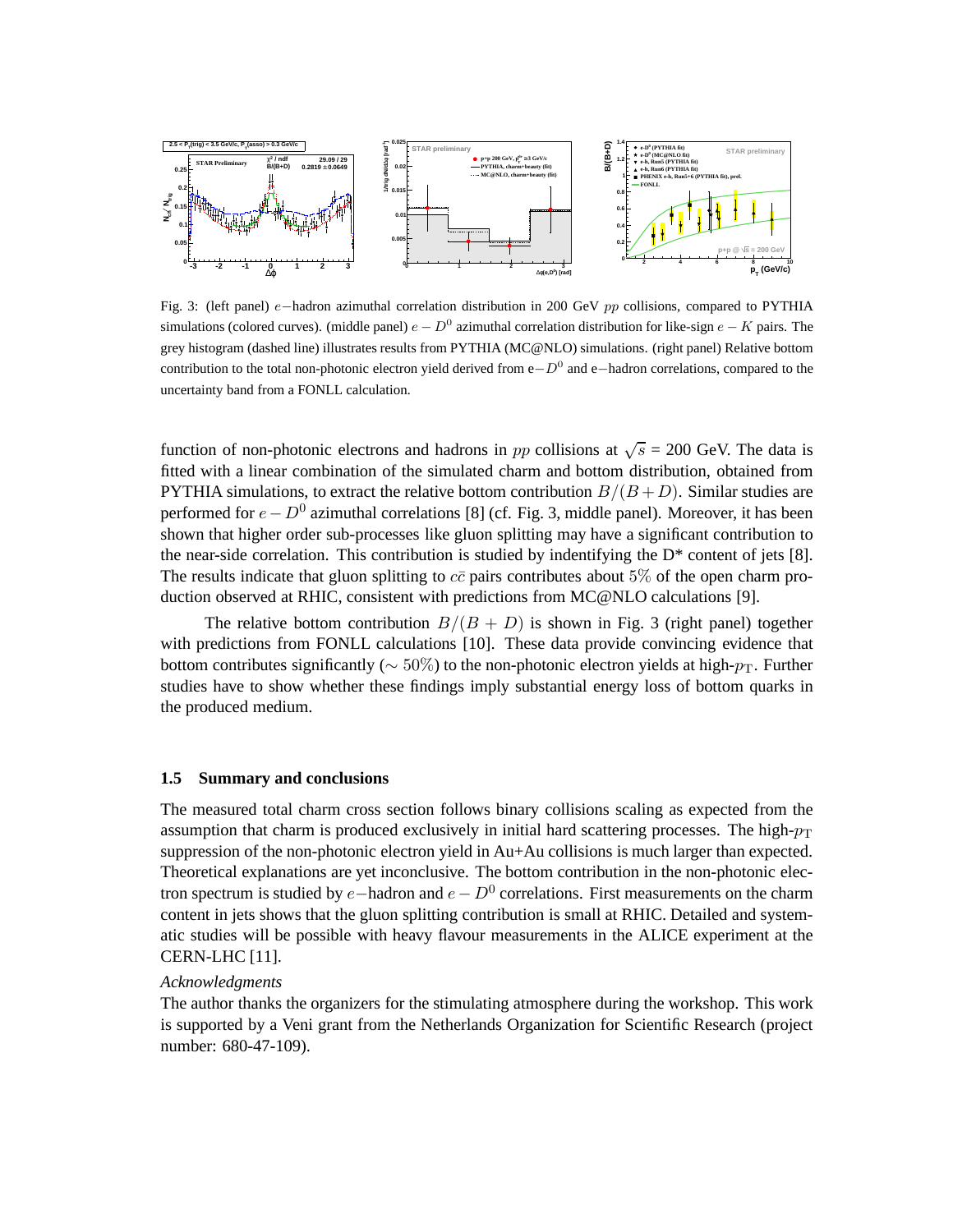#### **2 Heavy flavour program of the ALICE experiment at the LHC**

*Authors: C. Bombonati, G.E. Bruno, and D. Stocco*

#### **2.1 Introduction**

The Large Hadron Collider (LHC) will produce proton–proton, Pb–Pb , other lighter systems like Ar–Ar and proton induced nucleus collisions up to the energies corresponding to the maximum magnetic rigidity of 23, 350 Tm (e.g., proton–proton and Pb–Pb collisions at centre-of-mass energy per nucleon–nucleon  $\sqrt{s_{NN}}$  = 14 TeV and 5.5 TeV, respectively). ALICE [12, 13] is the dedicated heavy-ion experiment at the LHC; its main physics goal is the study of stronglyinteracting matter in the conditions of high-energy density (>  $10 \text{ GeV} \text{fm}^{-3}$ ) and high temperature (  $\gtrsim 0.2 \,\text{GeV}$ ) over large volume ( $10^{2}-10^{3} \text{ fm}^{3}$ ), expected to be reached in central Pb–Pb collisions. The ALICE apparatus [12, 13] has excellent capabilities for heavy-flavour measurements, for both open heavy-flavoured hadrons and quarkonia. In this paper, we shall limit the discussion to the detection of open charm and beauty in the central barrel (section 2.2) and of quarkonium states at forward rapidity (section 2.4), with an emphasis on the proton–proton collisions. Therefore only the detectors involved in these analyses are described in the following.

The ALICE central barrel covers the pseudo-rapidity region  $-0.9 < \eta < 0.9$  and is equipped with tracking detectors and particle identification systems embedded in a magnetic field  $B = 0.5$  T. The combined information from the central barrel detectors allows to track charged particles down to low transverse momenta (low  $p_T$  cut-off  $\approx 100 \text{ MeV}/c$ ) and provides hadron and electron identification as well as an accurate measurement of the positions of the primary (interaction) vertex and of the secondary (decay) vertices. The main tracking detector is the Time Projection Chamber (TPC) which provides track reconstruction and particle identification via  $\frac{dE}{dx}$ . The Inner Tracking System (ITS) is the innermost central barrel detector and is composed of six cylindrical layers of silicon detectors. The two layers closest to the beam pipe (at radii of  $\approx$  4 and 7 cm) are equipped with pixel detectors, the two intermediate layers (radii  $\approx$  15 and 24 cm) are made of drift detectors, while strip detectors are used for the two outermost layers (radii  $\approx$  39 and 44 cm). The ITS is a key detector for open heavy-flavour studies because it allows to measure the track impact parameter (i.e. the distance of closest approach of the track to the primary vertex) with a resolution better than 50  $\mu$ m for  $p_T > 1.3 \text{ GeV}/c$ , thus providing the capability to detect the secondary vertices originating from heavy-flavour decays. Two other systems play an important role in the heavy-flavour analyses as far as particle identification is concerned. They are the Transition Radiation Detector (TRD) for high-momentum electron identification and the Time-Of-Flight (TOF) for pion, kaon and proton separation. All these four detectors have full azimuthal coverage.

The detection of heavy quarkonia in the di-muonic decay channel is performed by the ALICE Muon Spectrometer in the forward pseudo-rapidity region 2.5  $\lt \eta \lt 4$ . The detector consists of five tracking stations with two planes of Multi-Wire Proportional Chambers each, with a spatial resolution of about 100  $\mu$ m, a dipole magnet with an integral field of 3 Tm and two trigger stations of Resistive Plate Chambers placed behind an iron-wall muon filter with a thickness of about 7 interaction lengths. The system is completed by a front absorber of composite material, predominantly made of carbon and concrete, which is placed at 90 cm from the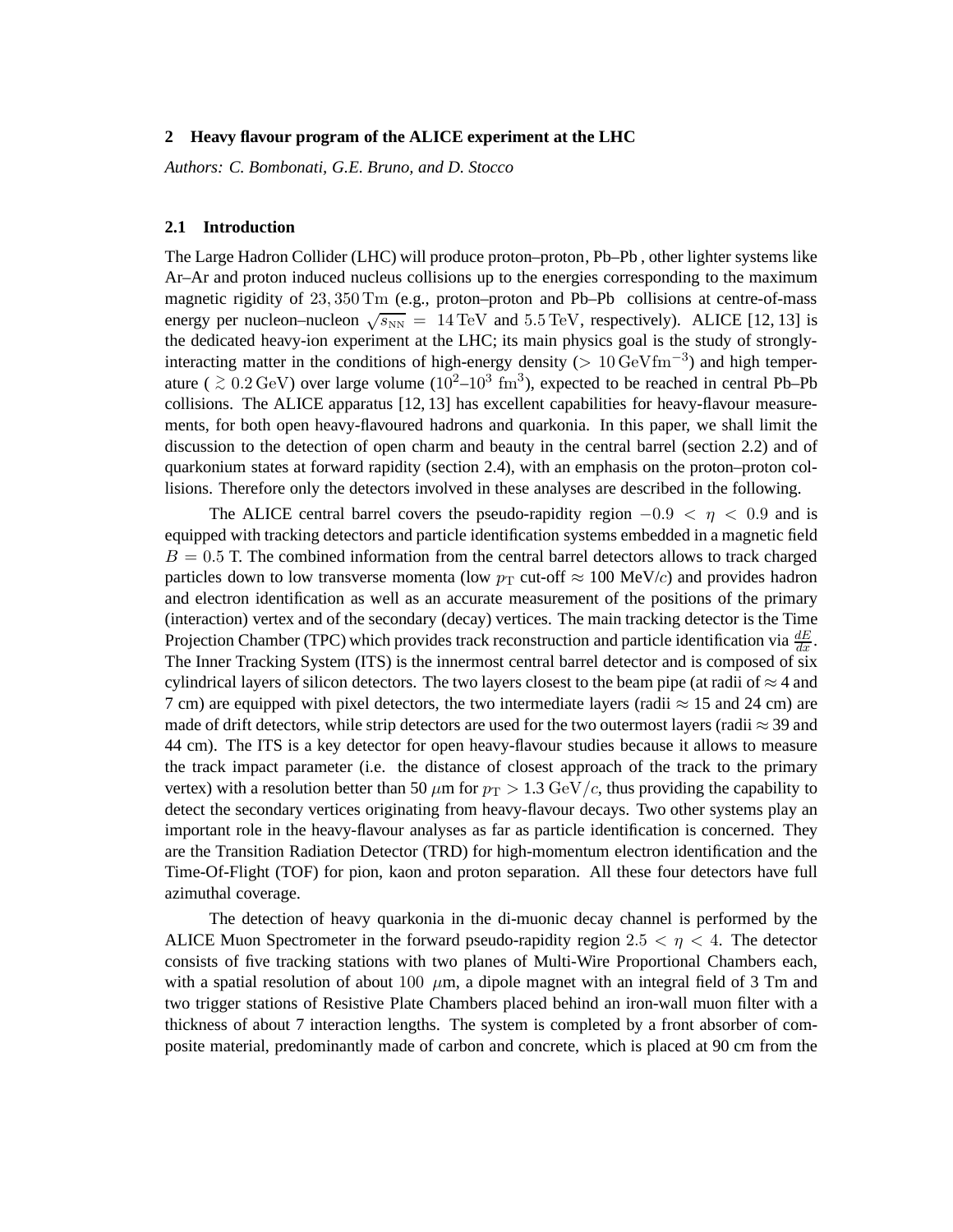interaction vertex to reduce the free decay length of pions and kaons, and a beam shield made of tungsten, lead and stainless steel to protect the chambers from particles and secondaries produced at large rapidities. The spectrometer can detect quarkonia down to  $p_T = 0$  and is designed to achieve an invariant-mass resolution of 70 (100) MeV/ $c^2$  at 3 (10) GeV/ $c^2$ , needed to resolve the  $J/\psi$  (Υ) resonances.

#### **2.2 Open heavy flavour in the ALICE Central Barrel**

Heavy flavours are produced in initial parton-parton interactions, in the early stage of the collision. Their production can be calculated to a reasonable degree of precision within pQCD and they offer the possibility to explore the properties of the medium created in the collision with probes of known mass and colour charge. The energy loss by gluon radiation, for instance, is expected to be parton-specific (stronger for gluons than for quarks due to the larger colour charge of gluons) and flavour-specific (stronger for lighter than for heavier quarks, due to the dead cone effect [14,15]). In addition, the measurement of open heavy-flavour production is of an essential practical interest for quarkonium physics as well, both as a natural reference and B meson decays being a sizable source of non-prompt  $J/\psi$  in high energy collisions.

In figure 4 we compare schematically the ALICE  $p_T$  vs.  $\eta$  acceptance for charm (c) and beauty (b) hadrons to that of the other LHC experiments, for proton–proton collisions at  $\sqrt{s}$  = 14 TeV. In this plot the high  $p_T$  reach is the one expected for one year of running at nominal luminosity (note that the value of the luminosity is different for each experiment:  $10^{34}$  cm<sup>-2</sup>s<sup>-1</sup> for ATLAS and CMS, 2-5×10<sup>32</sup> cm<sup>-2</sup>s<sup>-1</sup> for LHCb, and 3 × 10<sup>30</sup> cm<sup>-2</sup>s<sup>-1</sup> for ALICE). ATLAS and CMS have similar acceptance for beauty measurements. On one hand, their minimum accessible  $p_T$  is larger than for ALICE because of the strong magnetic fields and the larger material budget in the inner tracking detectors; on the other hand, the strong magnetic fields, together with the high luminosity, allow those experiments to cover transverse momenta up to 200–300 GeV/ $c$ . In terms of acceptance for beauty measurements, ALICE overlaps with ATLAS and CMS at central rapidity and with LHCb at forward rapidity. The moderate magnetic field allows measurements down to transverse momenta of less than  $1 \text{ GeV}/c$  for charmed and beauty hadrons in the central barrel<sup>1</sup>.

For the performance study presented here, we assume the baseline heavy-flavour production cross sections and yields presented in the ALICE Physics Performance Report,Volume II [13]. Those values are obtained from the pQCD calculations at fixed next-to-leading-order (FO NLO) implemented in the HVQMNR program [16]; note that the cross sections have a theoretical uncertainty of about a factor 2 [13].

#### *2.2.1 Exclusive charm meson reconstruction*

Among the most promising channels for open charm detection are the  $D^0 \rightarrow K^-\pi^+$  ( $c\tau \approx$ 120  $\mu$ m, branching ratio  $\approx 3.8\%$ ) and D<sup>+</sup>  $\rightarrow$  K<sup>-</sup> $\pi^{+}\pi^{+}$  ( $c\tau \approx 300 \mu$ m, branching ratio  $\approx$ 9.2%) decays. The detection strategy to cope with the large combinatorial background from the underlying event in Pb–Pb is based on the selection of displaced-vertex topologies [13,

<sup>&</sup>lt;sup>1</sup>The study of the channel  $B \to J/\psi + X$ , discussed in section 2.3, should allow a determination of the  $p_T$ differential cross section of B hadrons down to  $p_T \approx 0$ .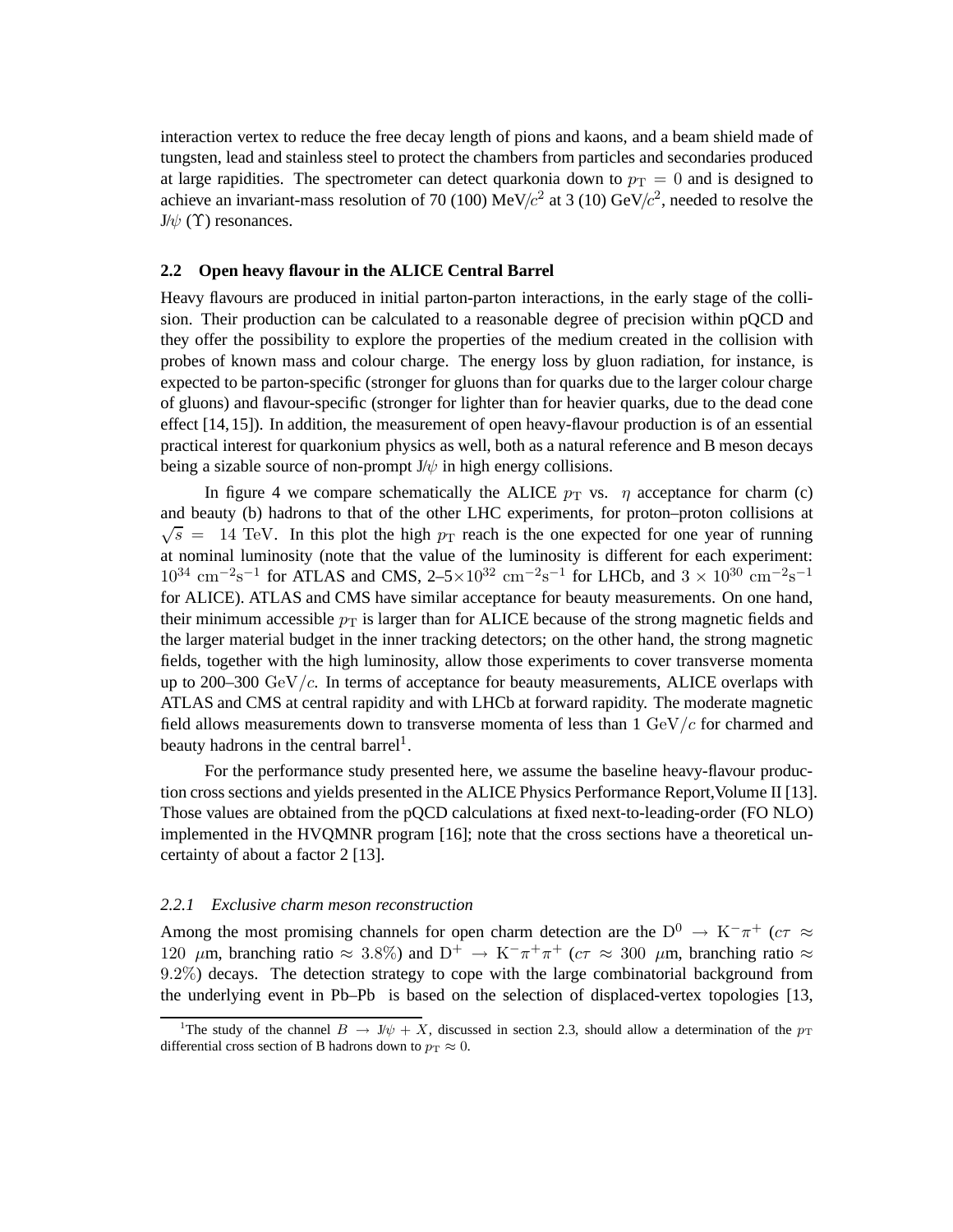

Fig. 4: Schematic acceptance in transverse momentum and pseudorapidity for open heavy flavour hadrons (indicated as Q-hadrons) in the four LHC experiments. The high- $p_T$  coverages correspond to one year (i.e. 7 months) of running at nominal luminosity.

17]. An invariant-mass analysis is used to extract the raw signal yield, to be then corrected for selection and reconstruction efficiency and for detector acceptance. As shown in figure 5 (left), the accessible  $p_T$  range for the D<sup>0</sup> is 1–20 GeV/c in Pb–Pb and 0.5–20 GeV/c in proton–proton, with statistical errors better than 15–20% at high  $p<sub>T</sub>$ . A similar performance is expected for the  $D^+$  (right-hand panel), though at present the statistical errors are estimated only in the range  $1 < p_T < 8$  GeV/c. The systematic errors (acceptance and efficiency corrections, centrality selection for Pb–Pb ) are estimated to be smaller than 15%.

#### *2.2.2 Beauty detection via displaced electrons*

Beauty detection via electron-identified tracks with a displacement with respect to the primary collision vertex is favoured by the large semi-electronic branching ratio (b.r.  $\approx 11\%$  [18]) and by the significant mean proper decay length ( $c\tau \approx 500 \mu m$  [18]) of beauty hadrons. The main sources of background for the signal of beauty-decay electrons are: decays of primary D mesons, which have a branching ratio of  $\approx 10\%$  in the semi-electronic channels [18], and have an expected production yield larger by a factor about 20 with respect to B mesons  $(N^{c\overline{c}} \approx 1.6 \times 10^{-1}$ /ev and  $N^{b\overline{b}} \approx 7.2 \times 10^{-3}$ /ev [13]); di-electron decays of vector mesons ( $\rho$ ,  $(\omega, \phi)$  and Dalitz decays of pion and  $\eta$  mesons (e.g.,  $\pi^0 \to \gamma e^+e^-$ ); conversions of photons in the beam pipe or in the inner layers of the ITS; charged pions misidentified as electrons.

Events were generated using PYTHIA [19]. We evaluated the required statistics at about 10<sup>7</sup> proton–proton minimum-bias events at  $\sqrt{s} = 14 \text{ TeV}$ , 10<sup>6</sup> proton–proton events containing a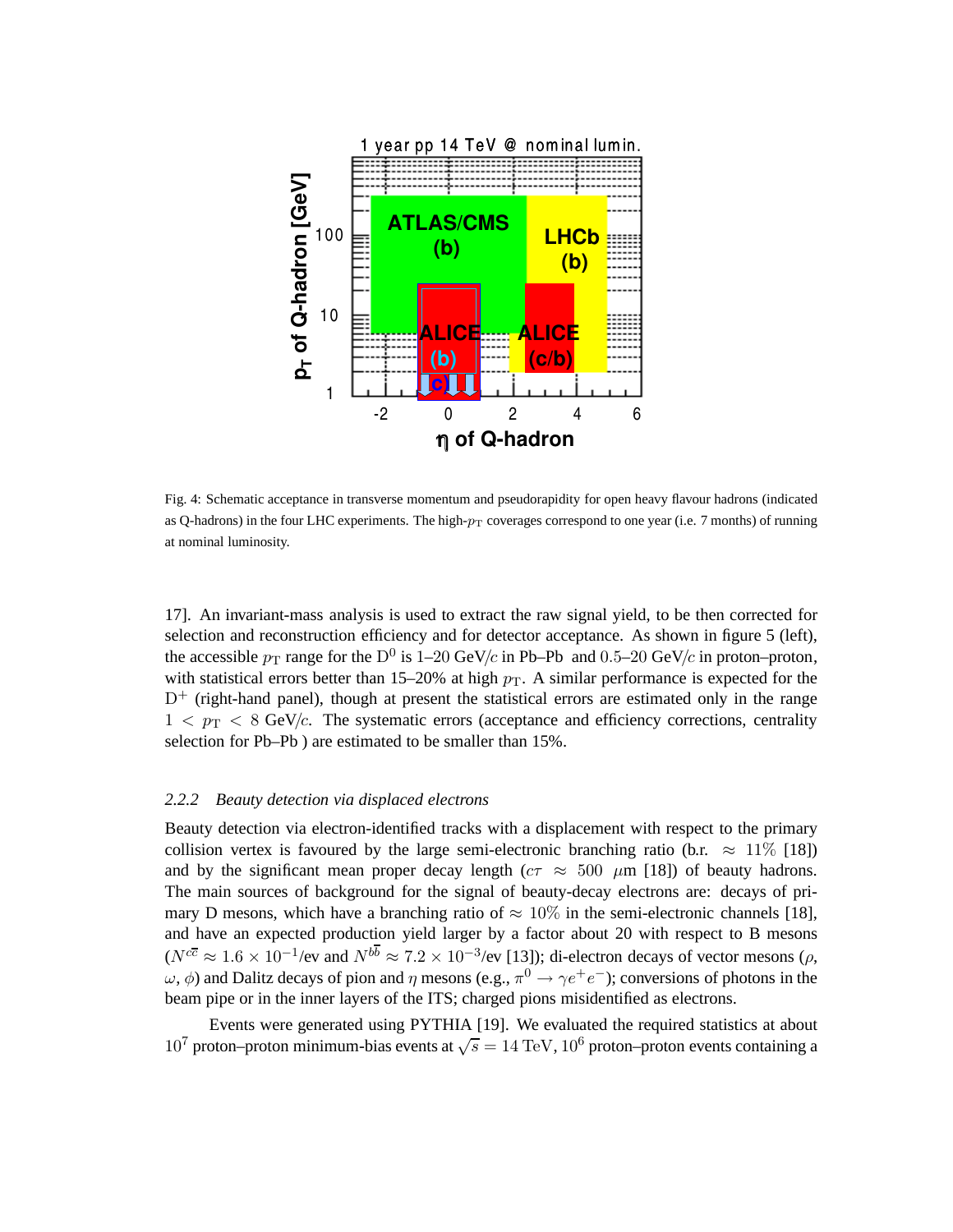

Fig. 5: Expected relative statistical errors for the measurement in ALICE of the production cross sections of  $D^0$  in the  $K^-\pi^+$  channel (left) and  $D^+$  in the  $K^-\pi^+\pi^+$  channel (right), in 0–5% central Pb–Pb collisions and in proton–proton collisions.

 $c\bar{c}$  pair and 10<sup>6</sup> proton–proton events containing a  $b\bar{b}$  pair. For the background, we used a sample of  $6 \times 10^6$  minimum-bias proton–proton events. For the proton–proton events with a heavy-quark pair, we used the same PYTHIA settings as for the minimum-bias events, without forcing heavyflavour production, but selecting events containing a  $c\bar{c}$  or  $b\bar{b}$  pair (in oder to obtain a realistic underlying-event multiplicity). Since the resulting shapes of the charm and beauty quarks  $p_T$ distributions are different from those given by NLO pQCD predictions [16] we reweighted the decay electrons in order to match the baseline shapes. The samples, for background and for proton–proton events with a heavy-quark pair, were normalized to one proton–proton event.

Figure 6 shows the distributions of the signal and of the different background sources, in impact parameter, defined in the plane transverse to the beam direction,  $(d_0)$  and in transverse momentum  $(p_T)$ . The detection strategy is adapted from that developed for Pb–Pb collisions [20] and is based on three steps:

- 1. Electron identification. Electrons can be efficiently separated from hadrons by combining the PID capabilities of the TPC, and of the TRD. Here we assume for the proton–proton case the same electron PID performance as expected in Pb–Pb collisions [20]. Under the assumption of  $e_{eff}^{TRD} = 90\%$  electron identification probability, the TRD is expected to reject 99% of the charged pions ( $\pi_{eff}^{TRD} = 10^{-2}$  misidentification probability) and fully reject heavier charged hadrons, for  $p > 1$  GeV/c. Using the information from the TPC, the probability of pion misidentification can be further reduced by a factor of a hundred at low momentum. As the momentum increases and charged pions approach the Fermi plateau in  $\frac{dE}{dx}$ , the additional pion rejection from the TPC decreases and becomes marginal at  $p \simeq 10$  GeV/c.
- 2. Primary vertex reconstruction. Due to the TPC and SDD drift speed limitations, during LHC proton–proton runs, the luminosity at the ALICE interaction point has to be kept below  $\mathcal{L}_{max} \simeq 3 \times 10^{30} \text{ cm}^{-2} \text{s}^{-1}$  [12]. When the LHC luminosity will be larger than this value (the design luminosity is about a factor  $10<sup>4</sup>$  higher), the luminosity at the ALICE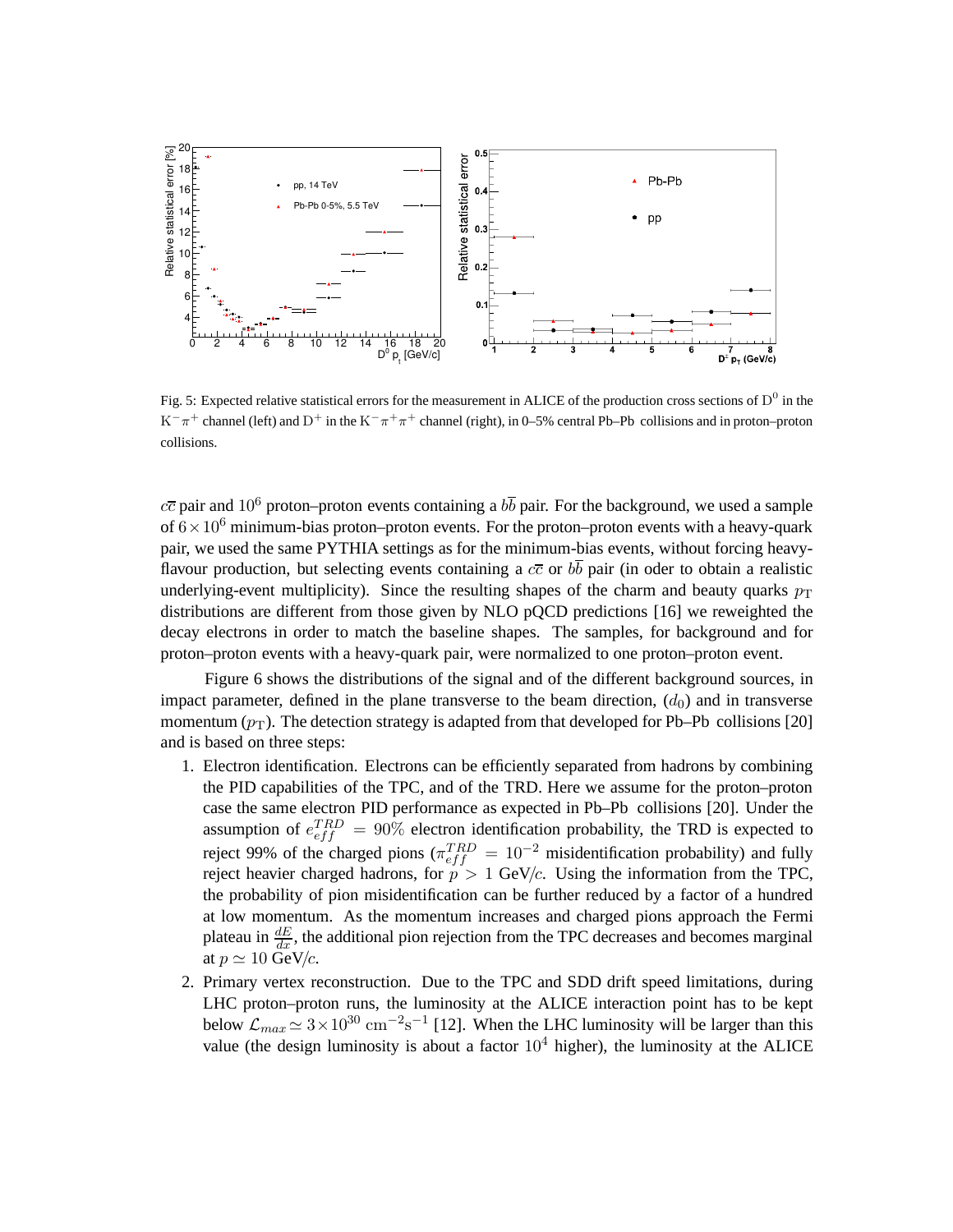

Fig. 6: Beauty and charm decay electrons (top), electrons from other sources and charged pions (bottom), as a function of  $|d_0|$  (left) and  $p_T$  (right). Here,  $|d_0|$  is calculated with respect to the true primary vertex position, known from simulation.

interaction point will have to be reduced, for instance by defocusing the beams, i.e. by enlarging their transverse size up to  $\sigma_{x,y} \sim 150 \mu$ m. The primary vertex position will be reconstructed on an event-by-event basis, using measured tracks, with an expected resolution of about 70  $\mu$ m in x and y on average [21].

3. Impact parameter cut. Because of the large mean proper decay length ( $\approx 500 \mu m$ ) of beauty mesons, their decay electrons have a typical impact parameter of a few hundred microns with respect to the primary vertex. A cut  $|d_0| \gtrsim 200 \mu$ m allows to reject a large fraction of the background (see Fig. 6). We have optimized the value of this cut as a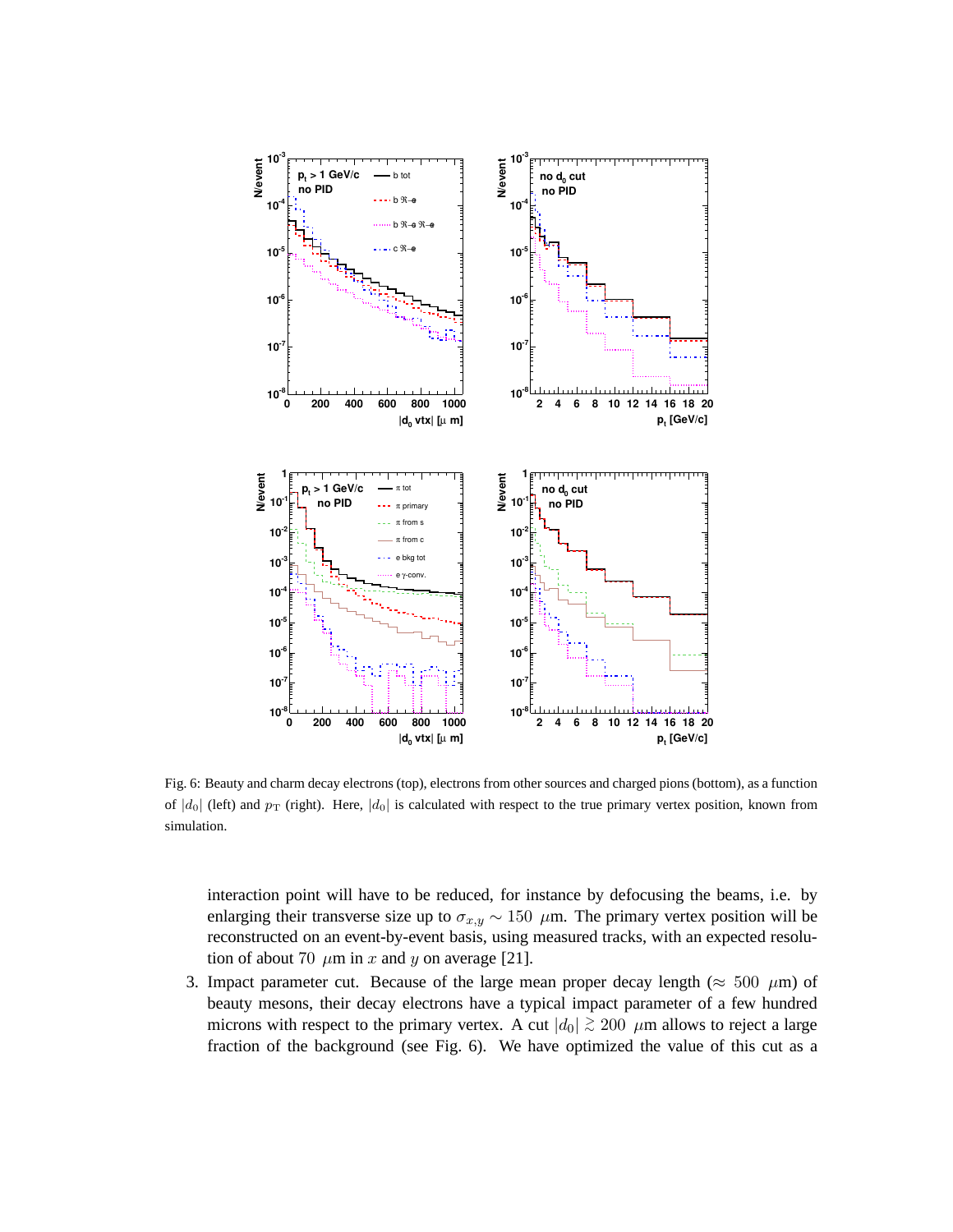

Fig. 7: Differential cross section for D<sup>0</sup> (left) and B meson (right) production as it can be measured with  $10^9$  p-p minimum-bias events. Statistical errors (inner bars) and quadratic sum of statistical and  $p_T$ -dependent systematic errors (outer bars) are shown; the 9% normalization error is not shown. The theoretical predictions from the three pQCD calculations (see text), with their uncertainties are also shown for comparison with the expected experimental sensitivity.

function of the transverse momentum in order to minimize the total errors (statistical and systematic).

To extract the electrons cross section we first apply our cuts to the "measured" electrons. On this selected sample we subtract the residual background (estimated from the charm and pions measurements) and we apply the corrections for efficiency and acceptance. We infer the  $p_T^{min}$ differential cross section for beauty mesons,  $d\sigma^B(p_T > p_T^{min})/dy$ , from the beauty electrons cross section using a procedure similar to that developed by the UA1 Collaboration [22]. The method, described in detail in Refs. [13, 20, 23], is based on Monte Carlo simulation and relies on measured B meson decay kinematics.

#### *2.2.3 Results*

Figure 7 presents the expected ALICE performance for the measurement of the  $p_T$ -differential cross section of  $\rm D^0$  mesons (left) and the  $p_T^{min}$ -differential cross section of B mesons,  $d\sigma^B(p_{\rm T} >$  $(p_T^{min})/dy$  vs.  $p_T^{min}$  averaged in the range  $|y| < 1$ . For illustration of the sensitivity in the comparison to pQCD calculations, we report in the same figure the predictions and the theoretical uncertainty bands from three approaches [24]: collinearly-factorized FO NLO, as implemented in the HVQMNR code [16], Fixed Order Next-to-Leading Log (FONLL) [25] and  $k_t$ -factorization, as implemented in the CASCADE code [26]. It can be seen that the expected ALICE performance for  $10^9$  events will provide a meaningful comparison with pQCD predictions.

#### **2.3 Beauty in the J/**ψ **channel**

Simulation studies are in progress to prepare a measurement of the fraction of  $J/\psi$  that feed-down from B decays. Such measurement can be performed by studying the separation of the dilepton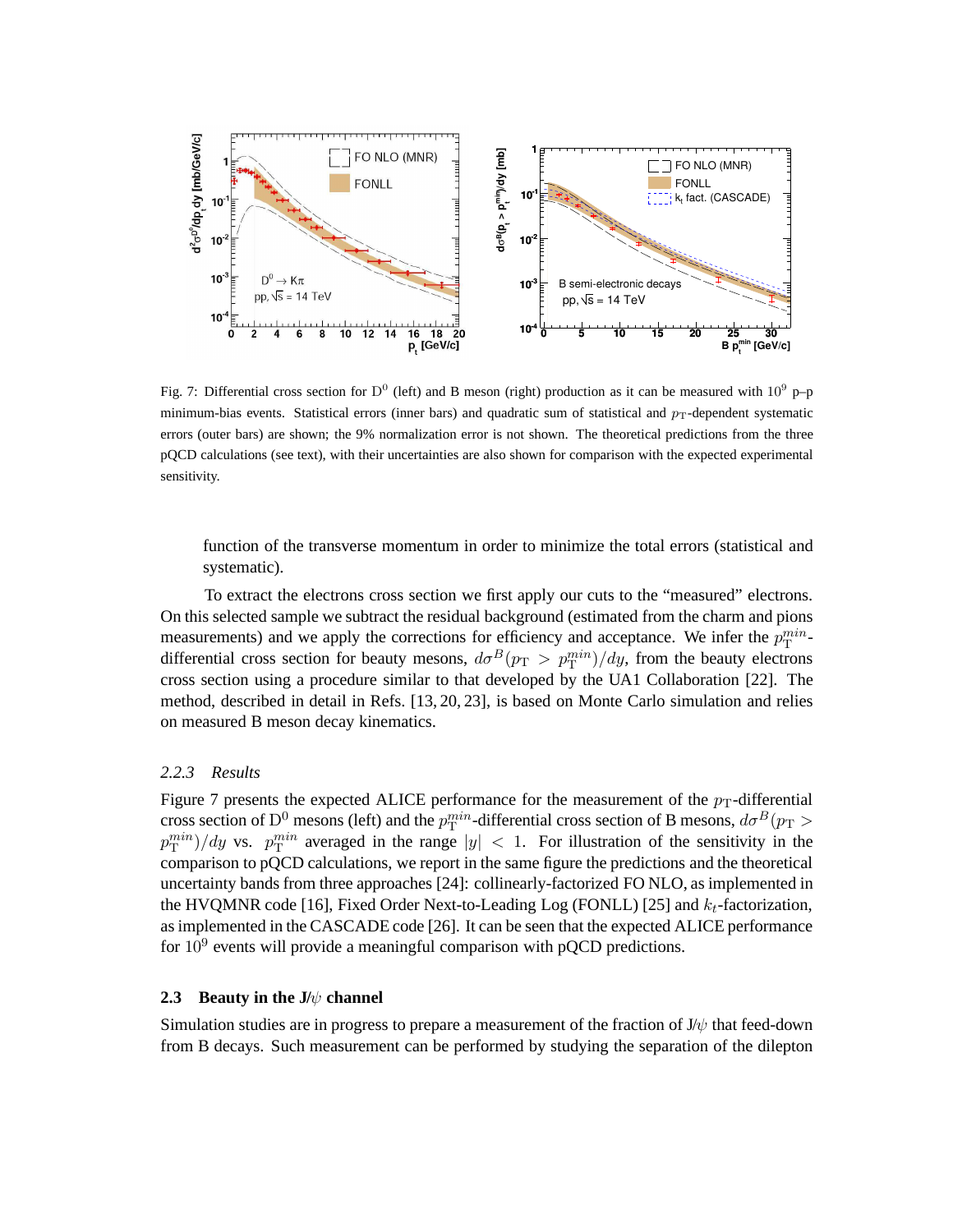pairs in the  $J/\psi$  invariant-mass region from the main interaction vertex. The analysis should provide a measurement of the beauty  $p_T$ -differential cross section down to  $p_T \approx 0$ . The pseudoproper decay time,  $x = L_{xy} + M(J/\psi)/p_T$ , where  $L_{xy}$  is the signed projection of the J/ $\psi$  flight distance on its transverse direction,  $L_{xy} = L \cdot \vec{p}_t(\mathbf{J}/\psi)/|\mathbf{p}_T|$ , can be used to separate  $\mathbf{J}/\psi$  from the B decay products from that of prompt decays, as shown in figure 8 for proton–proton collisions. In this expression, the  $M(J/\psi)$  is taken as the known  $J/\psi$  mass [18].



Fig. 8: Distributions of the x variable, defined in the text, for  $5 < p_T < 8$  GeV/c (left) showed for secondary (open circles) and prompt (closed circles) J/ $\psi$ , and for  $p_T > 0$  (right) showed for total J/ $\psi$  (open triangles), secondary J/ $\psi$ (closed triangles), total background (closed squares) and their sum (lines, in black).

#### **2.4 Quarkonia detection in the ALICE Muon Spectrometer**

The ALICE experiment will detect heavy quarkonia both at central rapidity in the di-electronic decay channel and at forward rapidity in the di-muonic one. The latter channel will be discussed here.

Quarkonia cross sections at LHC energies are provided by the Color Evaporation Model (CEM) [27]. In this model, the quarkonia cross section is the product of the  $Q\overline{Q}$  cross section times a transition probability  $(F_C)$  which is specific to each state  $(C)$  but independent of the energy. Ground state cross sections are the sum of direct production and feed-down from higher mass resonances below the thresholds for heavy-flavoured meson production  $(H = B \text{ or } D)$ . At leading order:

$$
\sigma_C^{CEM} = F_C \sum_{i,j} \int_{4m_Q^2}^{4m_H^2} d\hat{s} \int dx_1 dx_2 f_{i/A}(x_1, \mu^2) f_{j/B}(x_2, \mu^2) \hat{\sigma}_{ij}(\hat{s}) \delta(\hat{s} - x_1 x_2 s) \tag{1}
$$

where A and B can be any hadron or nucleus,  $ij = \overline{qq}$  or  $gg$ ,  $\hat{\sigma}_{ij}(\hat{s})$  is the  $ij \to \overline{QQ}$  subprocess cross section and  $f_{i/A}(x_1,\mu^2)$  is the parton density in the hadron or nucleus. The predictions for proton–proton collisions at 14 TeV are summarized in Table 1. The transverse momentum distributions are obtained by extrapolating the distributions measured by the CDF experiment at  $\sqrt{s} \sim 2 \text{ TeV}$  [28] at the LHC energies. The  $p_T$  and rapidity distributions of J/ $\psi$  and  $\psi(2S)$  from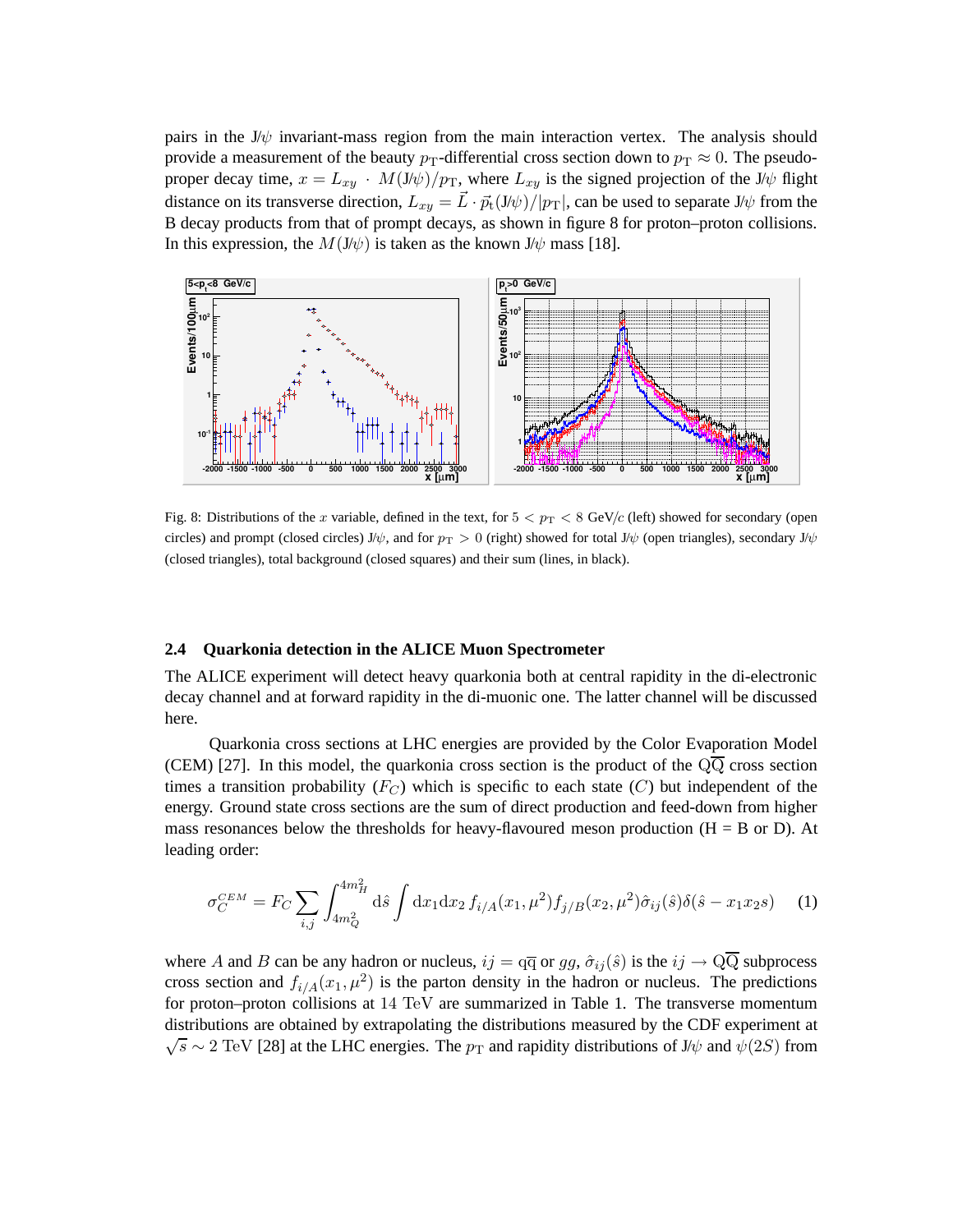|                                                                           |  | $J/\psi$ $\psi(2S)$ $\Upsilon$ $\Upsilon(2S)$ $\Upsilon(3S)$ |  |
|---------------------------------------------------------------------------|--|--------------------------------------------------------------|--|
| $\sigma \times \text{BR} (\mu b)$   3.18   0.057   0.028   0.007   0.0042 |  |                                                              |  |

Table 1: CEM cross sections for quarkonia production in proton–proton collisions at 14 TeV. Cross sections include feed-down from higher mass resonances and branching ratios in lepton pairs.

the decay of B mesons are generated with PYTHIA [19]. The background, consisting in opposite sign dilepton pairs from the decay of charm, beauty, pions and kaons, is produced with PYTHIA as well.

The dimuon invariant-mass yield expected in one year of data taking in proton–proton collisions at the LHC, with a luminosity of  $3 \times 10^{30}$  cm<sup>-2</sup>s<sup>-1</sup> is shown in figure 9. The left (right) panel shows the results obtained with a trigger  $p_T$  cut of 1 (2) GeV/c in the J/ $\psi$  (Y) mass region. About  $2.8 \times 10^6$  J/ $\psi$  and  $2.7 \times 10^4$   $\Upsilon$  are expected. The high statistics allows to reconstruct differential distributions with a fine binning, as illustrated in figure 10.



Fig. 9: Dimuon invariant-mass distribution expected in 1 year of data taking in proton–proton collisions at  $3 \times$  $10^{30}$  cm<sup>-2</sup>s<sup>-1</sup>.

#### *2.4.1 Sensitivity to low* x *PDFs*

The choice of a hadron collider implies some uncertainties in the determination of the initial state during the collisions, which are related to the composite nature of the colliding particles. At high energies the hadrons do not interact as a whole: the scatterings takes place between the constituent quarks and gluons. An accurate knowledge of the momentum distribution of such elementary particles in the hadrons is a fundamental issue. The mapped phase space is constantly increased by taking into account data from experiments at different energies. At present, the gluon distribution are constrained by measurements down to x values higher than  $10^{-4}$ , and extrapolated down to about  $10^{-5}$ .

Leading order calculations show that in proton–proton collisions at 14 TeV, the J/ $\psi$  with a rapidity higher than 3 are produced by gluons with  $x < 10^{-5}$ . Figure 11 shows a comparison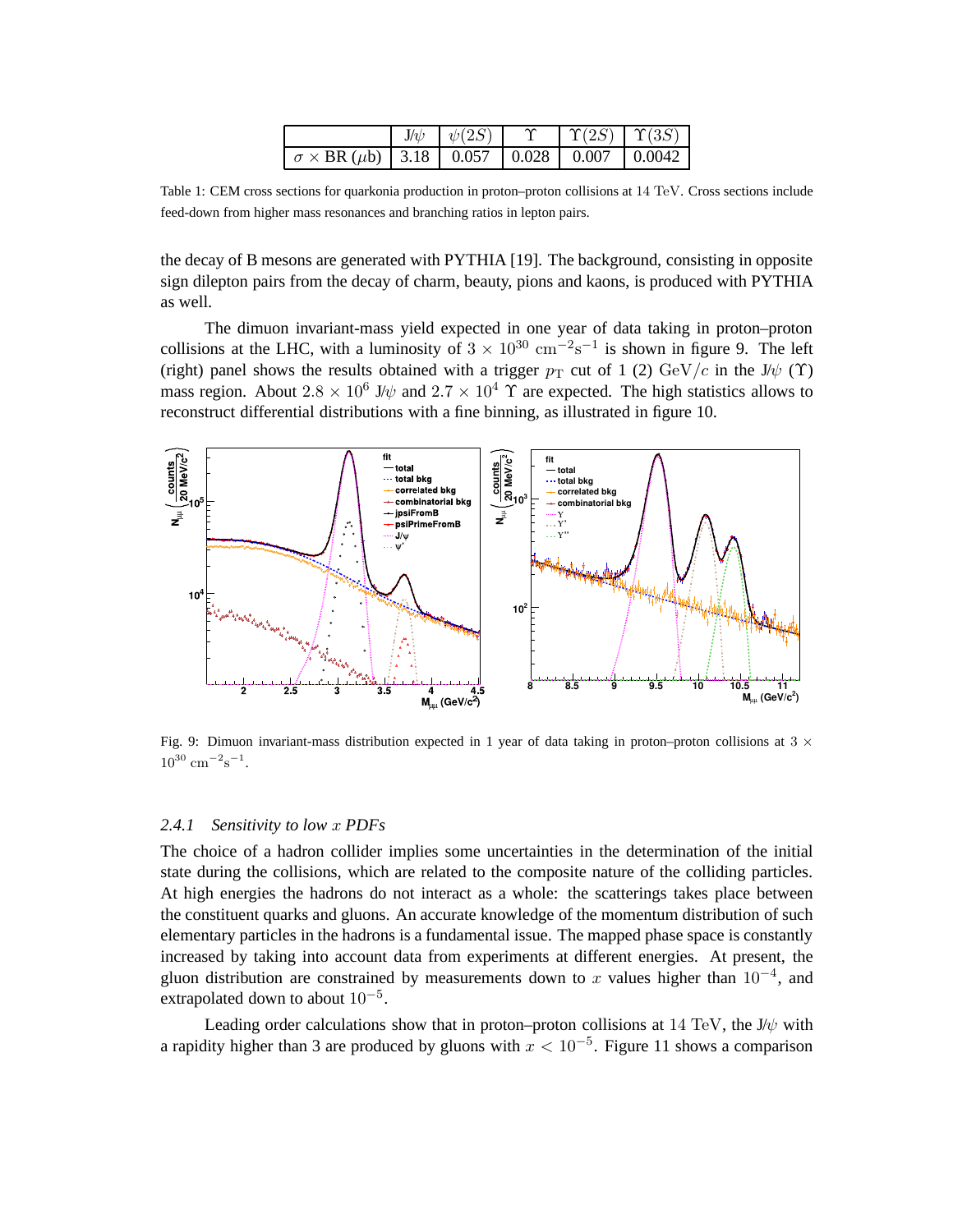

Fig. 10: Expected  $p_T$  (left panels) and rapidity (right panels) differential yields for J/ $\psi$  and  $\Upsilon$  in 1 year of data taking in proton–proton collisions at 14 TeV at the ALICE nominal luminosity of  $3 \times 10^{30} \text{ cm}^{-2} \text{s}^{-1}$ .

among the PDF sets calculated at Leading Order by the collaborations Martin-Roberts-Stirling-Thorne (MRST98 [29] and MRST01 [30]) and the Coordinated Theoretical-Experimental Project on QCD (CTEQ5 [31] and CTEQ6 [32]) at the scale of  $J/\psi$  (left panel) and  $\Upsilon$  (right panel). For the MRST01 and CTEQ5 sets, two different extrapolations in the low  $x$  region are shown. Differently from the  $\Upsilon$  case, the x-values explored by J/ $\psi$  in the ALICE Muon Spectrometer acceptance (in yellow), partially sit on the region of extrapolation.

Performing Leading Order calculations in the framework of the Color Evaporation Model,



Fig. 11: Comparison of the gluon distributions from MRST and CTEQ. x regions probed by J/ψ and Υ produced in proton–proton collisions at  $\sqrt{s} = 14$  TeV in the rapidity region 2.5  $\lt y \lt 4$  are shown.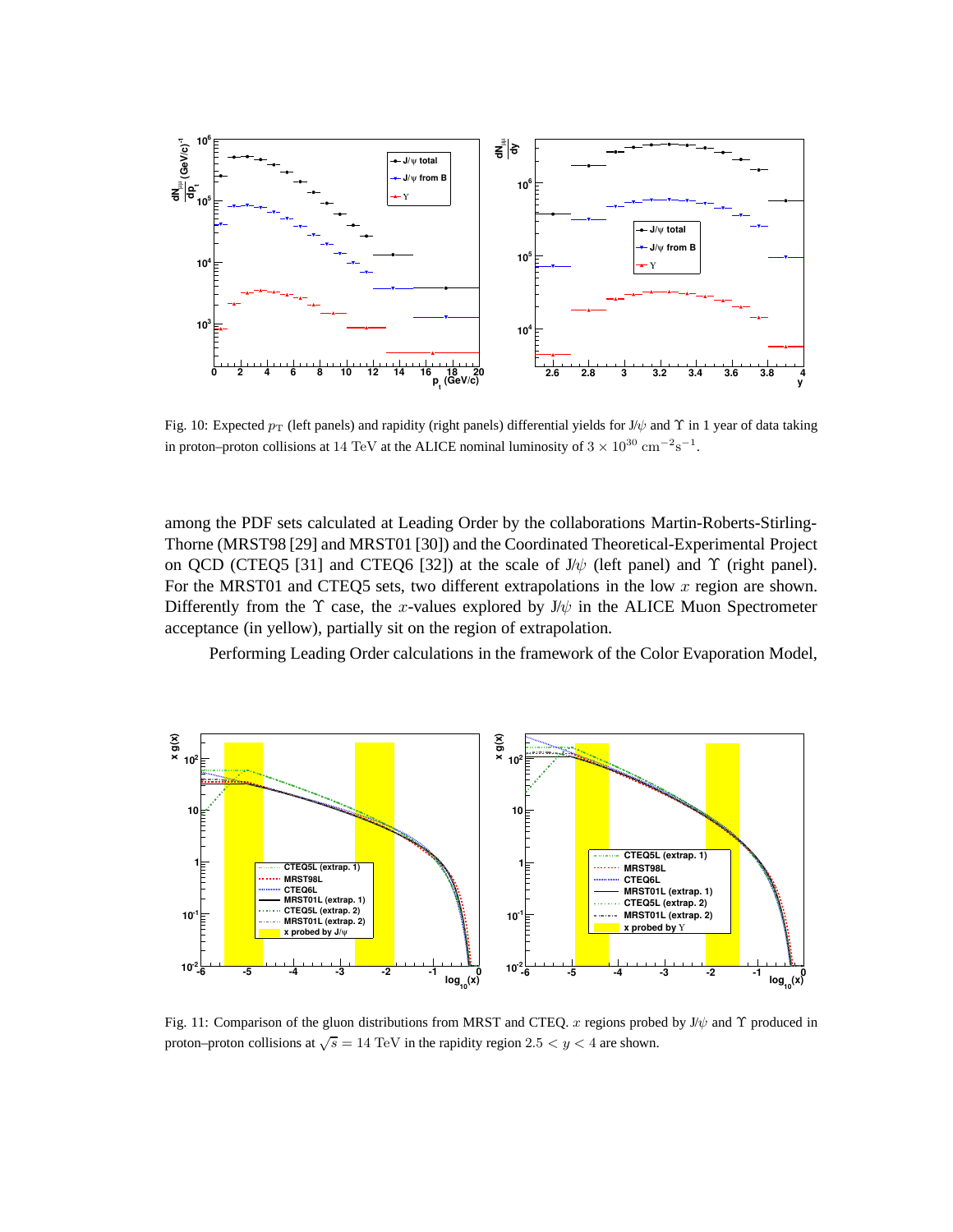

Fig. 12: Comparison between J/ψ rapidity distributions obtained with four different PDF sets (area in detector acceptance is normalized to 1). Simulation results are also shown.

it is possible to derive the  $J/\psi$  rapidity distribution:

$$
\frac{\mathrm{d}\sigma_{\mathbf{J}/\psi}^{CEM}}{\mathrm{d}y} = \frac{F_{\mathbf{J}/\psi}}{s} \sum_{i,j} \int_{4m_Q^2}^{4m_H^2} \mathrm{d}\hat{s} \,\hat{\sigma}_{ij}(\hat{s}) f_{i/A}(\sqrt{\frac{\hat{s}}{s}} e^y, \mu^2) f_{j/B}(\sqrt{\frac{\hat{s}}{s}} e^{-y}, \mu^2) \tag{2}
$$

Figure 12 shows a comparison of the differential distributions obtained with different sets of PDFs. It is worth noting that such distributions are normalized by setting equal to unit their integral from 2.5 to 4 rapidity units. The *shape* of the distributions is clearly dependent on the behavior of the gluon functions: results obtained with MRST98L, MRST01L (extrap. 1) and CTEQ5L (extrap. 1), which were extrapolated flat in  $xg(x)$  (figure 11) are compatible among each other and are clearly different from the result obtained with CTEQ6L, and with a changed extrapolation behavior of MRST01L (extrap. 2) and CTEQ5L (extrap. 2). The results show that also a small change in the PDFs extrapolation (see MRST01L) can lead to appreciable changes in the shape of the differential distributions.

The comparison between the simulation results and the calculations (figure 12), show that, due to the high statistics, the accuracy of the data expected to be collected by the ALICE Muon Spectrometer will be good enough to allow to discriminate among different shapes of the gluon distribution functions in the region of  $x < 10^{-5}$  (at least in the frame of a leading order analysis).

#### **2.5 Conclusions**

We presented the expected performance of ALICE for the study of open heavy flavour and quarkonium states in nucleus–nucleus collisions at the LHC. Thanks to the good expected performace of the detectors for tracking and particle identification, and its low magnetic field in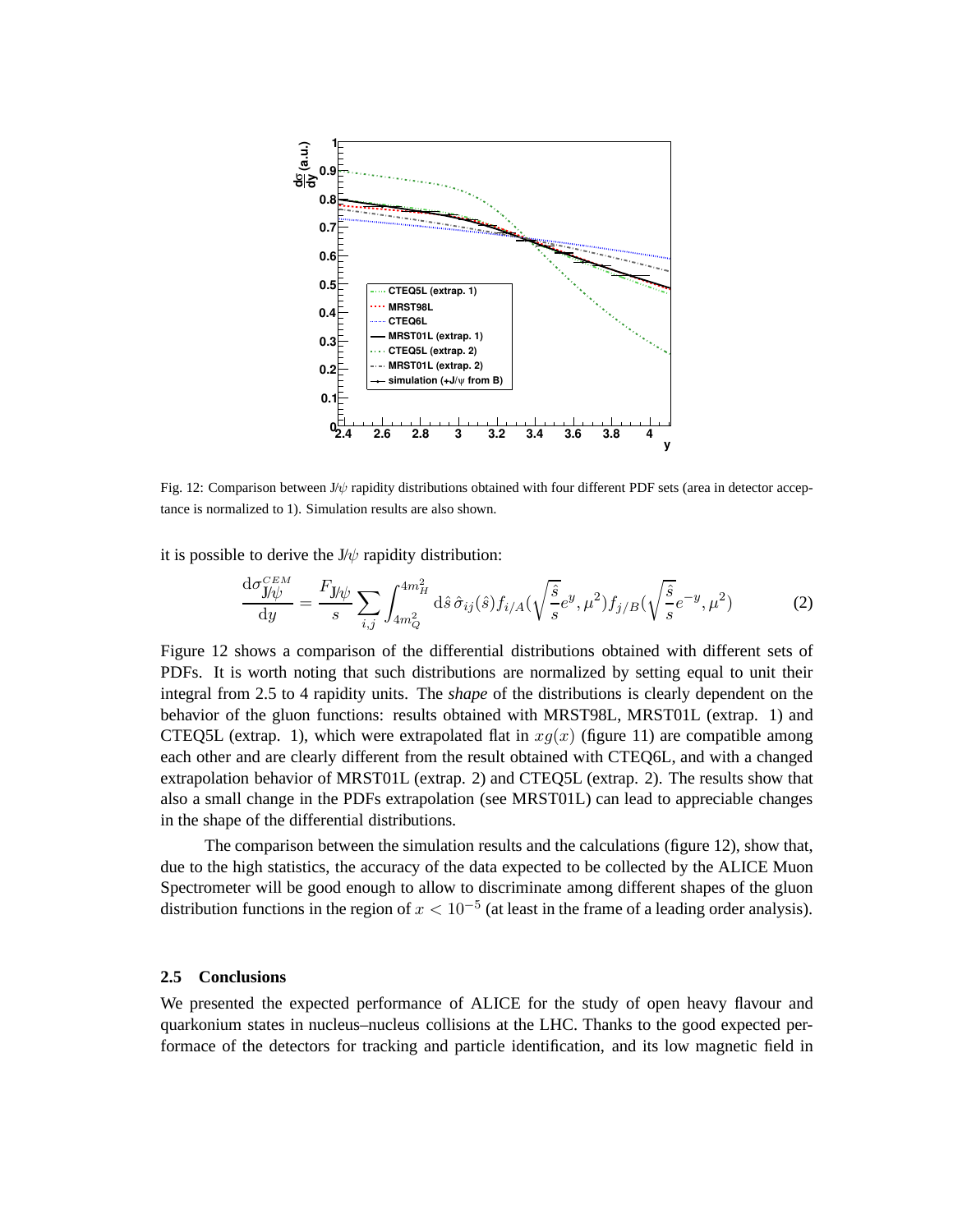the central barrel, the ALICE acceptance is complementary to that of other LHC experiments. This opens the possibility of measuring heavy-flavour production down to  $p_T \approx 1$  GeV/c, both at central and forward rapidity. Our results indicate that ALICE can provide several  $p_T$  differential measurements of charmed and beauty hadrons production with errors that are smaller or comparable to the theoretical uncertainties of pQCD calculations. The invariant-mass resolution of the muon spectrometer allows to resolve several charmonium and bottomonium resonances and the statistics expected to be collected in the first year of data taking should be enough to study in details the production of several quarkonia states. Finally, ALICE will probe the parton distribution functions down to unprecedentedly low values of the Feynman  $x$  variable.

## **3 Quarkonia and open beauty production in the ATLAS experiment at the LHC**

*Authors: E. Lytken and M. zur Nedden*

#### **3.1 Introduction**

ATLAS [33] is a general-purpose experiment with main emphasis on searches for new phenomena based on high  $p_T$  particles. Since most of the B-physics appears in the lower  $p_T$  range, triggering within the LHC environment on those events is a challenge. Nevertheless, ATLAS has good capabilities for a rich B-physics program, based on the dedicated and flexible trigger, the precise and flexible vertexing and tracking, the good muon identification and the high-resolution calorimetry. Furthermore, theoretical descriptions of heavy flavoured hadrons need input from the LHC, where precision measurements are already achievable after one year of data taking. The expected inclusive production cross-section for  $b\bar{b}$  pairs at LHC is estimated to be  $\sigma_{b\bar{b}} \approx 500 \,\mu b$ leading to more than  $10^6$  produced pairs per second at design luminosity. The experimental precision reached at ATLAS should at least allow the verification of the Standard Model (SM) prediction. In the case of the rare B-decays, clearly higher luminosity is needed to achieve sensitive upper limits for the indirect beyond the Standard Model (BSM) searches. Therefore, the most relevant part of the ATLAS B-physics program will take place in the initial phase at lower luminosities with an extension into the high luminosity phase. The envisaged measurements are extending the discovery potential for physics beyond the SM by the measurement of  $CP$ violation parameters, predicted to be small in the SM, and of rare  $B$  decays.

The exclusive  $B^+$  channel provides a clean reference signal. Due to the clear event topology and its rather large branching ratio, it can be measured during the initial luminosity phase of the LHC. The  $B^+ \to J/\psi K^+$  decay can serve as a reference channel for the measurement of the decay probability of a very rare decay channel  $B_s \to \mu^+ \mu^-$ , which is strongly suppressed in the Standard Model and therefore offers a good sensitivity to new physics. The total and differential cross-sections of the rare B decays will be measured relative to the  $B^+ \rightarrow J/\psi K^+$ cross-section allowing thus the cancellation of common systematic errors. Furthermore, it can also act as a control channel for the CP violation measurement and can be used to estimate the systematic uncertainties and efficiencies of flavour tagging algorithms. Finally, the relatively large statistics for this decay allows for initial detector performance studies.

The trigger menu for the ATLAS B-physics program has been designed to take maximum advantage of the early run phases at lower luminosities ( $\mathcal{L} < 10^{33} \text{ cm}^{-2} \text{s}^{-1}$ ). Since only 5 - 10 %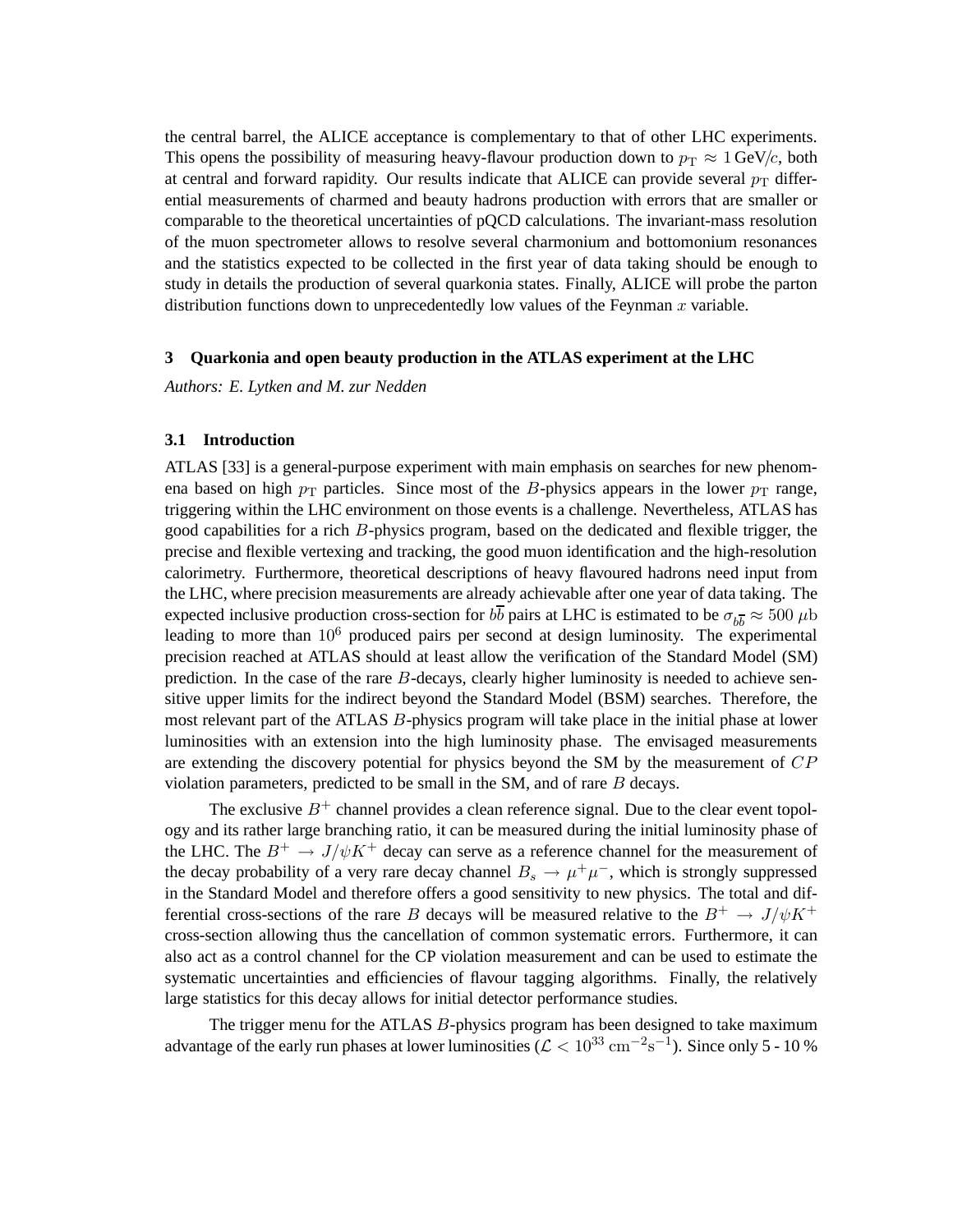of the limited bandwidth of the ATLAS trigger system is devoted to the  $B$ -physics triggers, highly efficient and selective triggers are needed. Most  $B$ -physics triggers are based on single- and dimuon events in the final state leading to a clean signature for triggers and flavour tagging [34–36]. In the early data taking period the main B-physics triggers are expected to run without a need of prescales, allowing for low  $p_T$  muon and low  $E_T$  electron triggers (the latter will be however prescaled at  $10^{32}$  cm<sup>-2</sup> s<sup>-1</sup>). In general, the trigger strategy is mainly based on a single muon trigger at the first level, which could be combined with certain calorimeter trigger objects at higher trigger levels to select hadronic final states  $(B_s \to D_s \pi)$  or  $e/\gamma$  final states  $(J/\psi \to e^+e^-$ ,  $K^*\gamma$  or  $\phi\gamma$ ). In order to not exceed the available bandwidth, in the phase of higher luminosities above  $2 \cdot 10^{33}$  cm<sup>-2</sup>s<sup>-1</sup> the main working trigger will be based on di-muons on the first level, enabling a clean measurement of rare B-decays ( $B \to \mu\mu$  or  $B \to K^{*0}\mu\mu$ ), double semileptonic decays and the  $B \to J/\psi(\mu\mu)$  decay channels.

#### **3.2 Beauty production cross section determination**

The  $b\bar{b}$  production cross-section will be measured using inclusive and exclusive methods in parallel to control the systematics. For the inclusive methods ATLAS looks at the semi-leptonic  $b \to \mu + X$  and the  $B \to J/\psi (\to \mu^+ \mu^-) + X$  decay modes. In the next section we will briefly describe the measurement of the exclusive  $B^{\pm} \to J/\psi K^{\pm}$  cross-section. The measurement of the  $J/\psi$  mass and its detection efficiency is a central task for the analysis of the first ATLAS data, providing the tools to validate the detector by extracting muon energy scale determination in the low  $p_T$  region and detector misalignments (Sect. 3.5). Finally, the mass measurement and reconstruction efficiency for  $B^+$ , the total and differential cross-sections and its lifetime measurements will be of interest for other *B*-physics analyses.

The main backgrounds that are competing with the signal are single-muon from  $c\bar{c}$  decays and direct  $J/\psi$ 's from  $pp \to J/\psi + X$ . In the first case, the  $p_T$  distribution of the muons is softer as compared to the muon spectrum from  $b\bar{b}$  decays while in the latter no displaced secondary vertex is expected. In consequence the following parameters are used for b-tagging:

- the signed transverse impact parameters  $d_0$  of charged particles originating from B-meson decays at a secondary vertex due to the long lifetime of B-mesons.
- the relative transverse momentum  $p_T^{\text{rel}}$  of the muon of the b-decay with respect to the axis of the associated jet.

The measurement of the  $p_T^{\text{rel}}$  distribution of the selected muons offers a good possibility to determine the b-contents fraction in the offline analysis. In the rest frame of the decaying B-meson, the muon gets a high transverse momentum, which is significantly larger than in the case of charm or light quark decays. The relative transverse muon momentum,  $p_T^{\text{rel}}$  can therefore be used to determine the b-content of a selected data sample by fitting Monte Carlo templates to data. For the B-mesons at ATLAS, generally decay lengths of the order of several mm are expected which are at the same order of magnitude as the expectation for D-mesons. The signed transverse impact parameter  $d_0$  is a boost independent quantity. For large transverse momenta  $(p_{\rm T}^{\mu} > 10 \text{ GeV}) d_0$  is proportional to the lifetime of the decaying particle and positive values of  $d_0$  are preferable. The significance of signed impact parameter for muons with an associated b-jet and the distributions of the relative transverse momentum are shown in Fig. 13 and Fig. 14 respectively. In both cases, the selection power is clearly visible.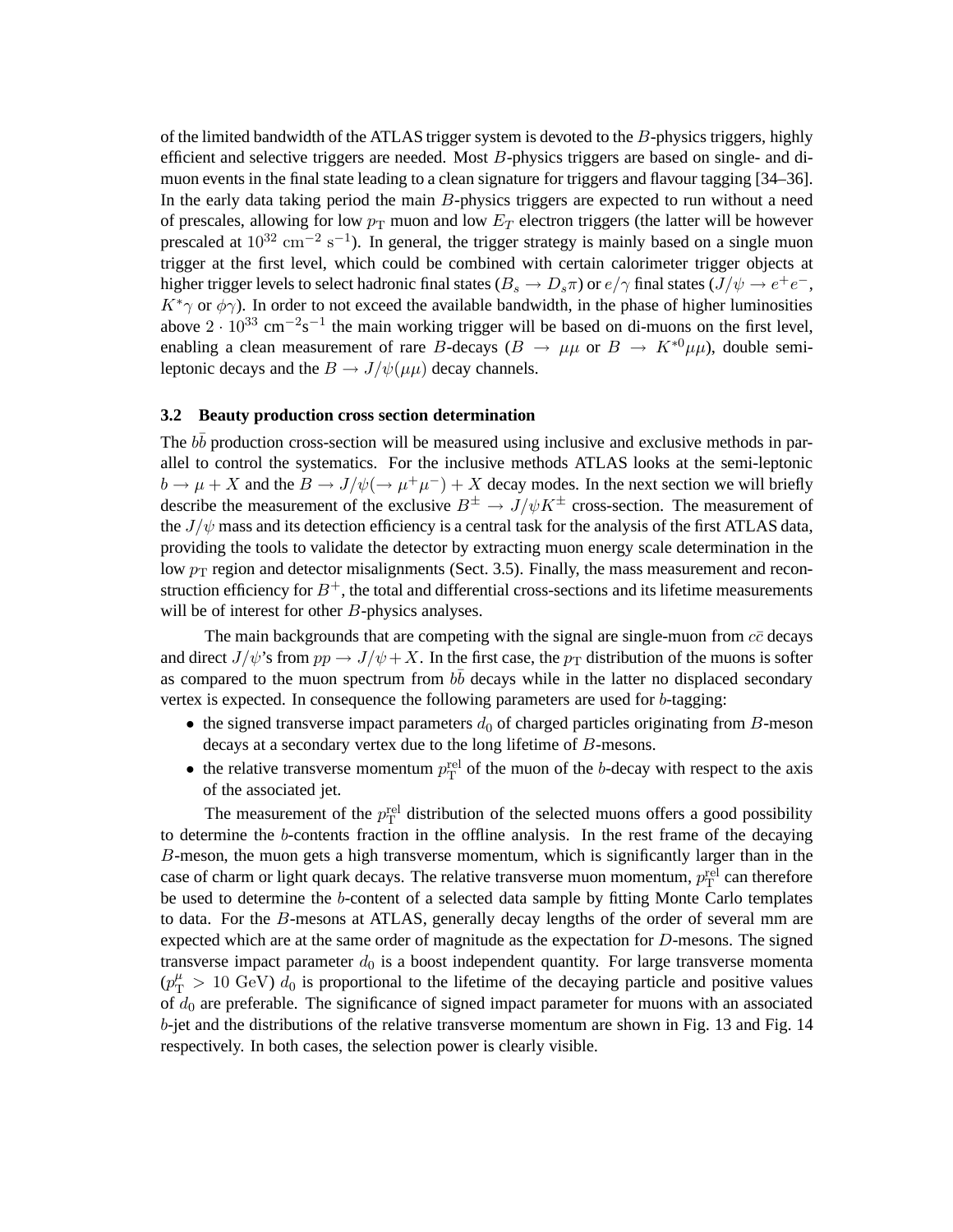

Fig. 13: The distribution of the significance of the signed impact parameter  $d_0/\sigma$ 



Fig. 14: The  $p_T^{\text{rel}}$  distribution for different processes considered in the b-jet selection.

The  $b\bar{b}$  production cross-section measurement based on the single-muon and jet requirements at the trigger level is then obtained according to the usual relation

$$
\sigma(b\bar{b}\to\mu(p_{\rm T}^{\mu}>6\,\text{GeV})X) = \frac{N_b^{\text{sel}}}{\int \mathcal{L}\,\text{d}t} \cdot \frac{f_b}{\epsilon_b^{\text{trig}} \cdot \epsilon_b^{\text{rec}}}
$$
(3)

where the *b*-trigger efficiency was found to be  $\epsilon_b^{\text{trig}} = 0.135$  and the combined muon reconstruction efficiency is  $\epsilon_b^{\text{rec}} = 0.85$ . The determination of the b content,  $f_b$ , of the selected sample is extracted by fitting the simulated  $p_T^{\text{rel}}$  distribution to the data. This can be done by a binned maximum likelihood fit taking into account the finite size of both, the data sample and the simulated Monte Carlo templates. In the signal template, the direct  $b \to \mu$  and cascade  $b \to c \to \mu$ contributions are contained, whereas all others are summarized in the background template. The distribution can be seen in Fig. 15. With this fit, a b-content of  $f_b = 0.23$  was obtained, and a corresponding background fraction of  $f_{bq} = 0.77$ . The values obtained in this study are in good agreement with the values obtained by the Tevatron experiments [37]. Combining both methods, the  $b\bar{b}$  production cross-section is expected to be measured with a statistical precision better than  $\mathcal{O}(1\%)$  with  $\approx 100 \text{ pb}^{-1}$  of integrated luminosity. The systematic uncertainty is dominated by the luminosity measurement. It is estimated to be 10  $\%$  in the initial phase, and reduced to about 6.5 % after the first  $0.3$  fb<sup>-1</sup>. The scale uncertainty of the NLO calculations is about 5  $\%$ , while the PDF uncertainty is estimated to be 3  $\%$ . Finally, the uncertainty originating from the muon identification is about 3 %, leading to a systematic uncertainty of 12 % and 9.2 % correspondingly in the initial and later phase .

## **3.3** B<sup>+</sup> **reference channel**

Negligible direct CP violation is expected in the  $B^{\pm} \to J/\psi K^{\pm}$  decay because for  $b \to c + \bar{c}s$ transitions the SM predicts that the leading and higher order diagrams are characterized by the same weak phase. The only source of asymmetry is the different interaction probability for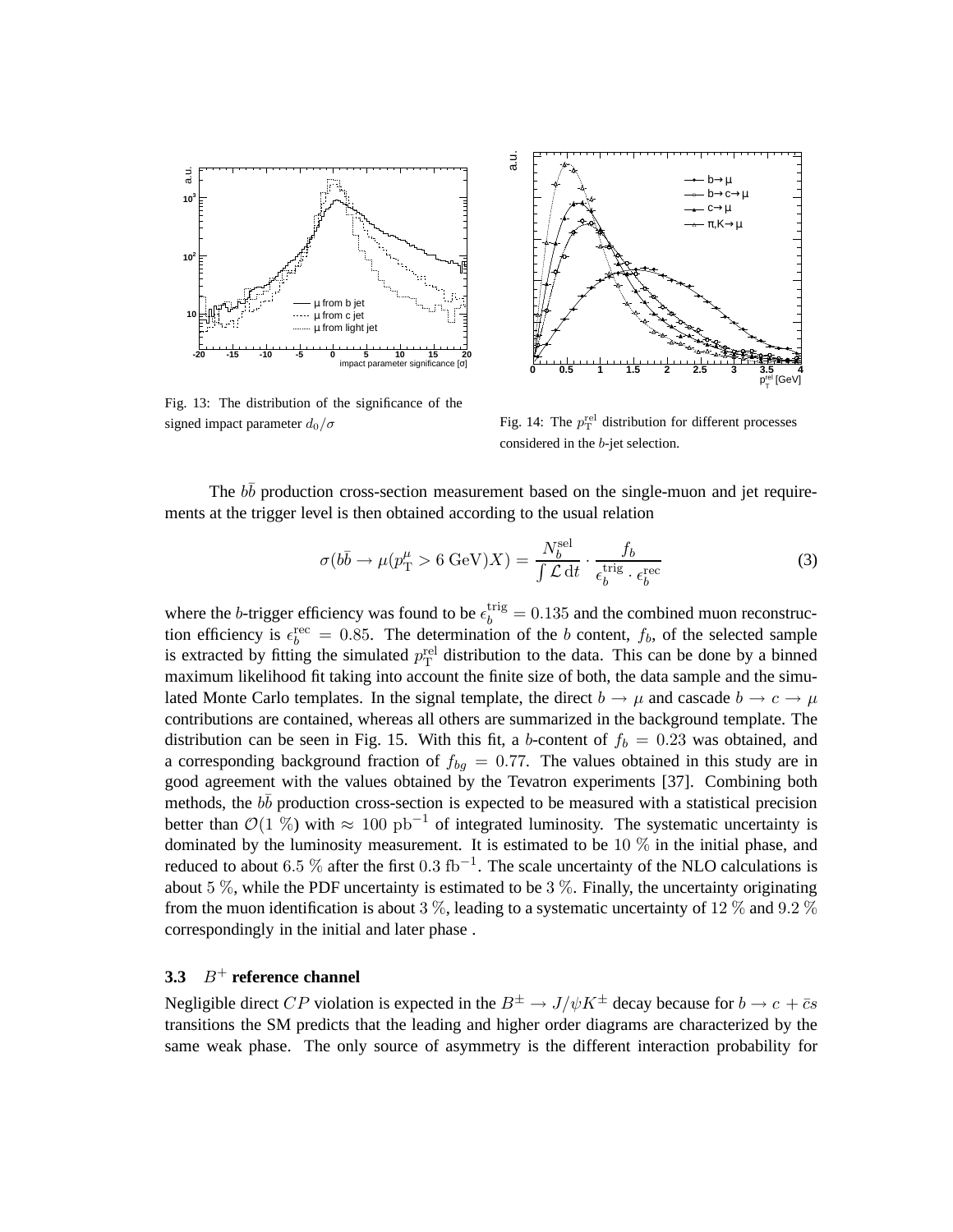

Fig. 15: The generated  $p_T^{\text{rel}}$  templates (left) and fraction of the b-content of the selected b-jet sample (right) showing comparison of the fitted to the true values from Monte Carlo.

 $K^+$  and  $K^-$  with the detector material. The  $B^+$  candidates are reconstructed based on the  $J/\psi(\rightarrow \mu^+\mu^-)$  selection, and combined with  $K^+$  candidates formed from inner detector tracks.

The  $B^+$  invariant mass distribution  $M(K^+\mu^+\mu^-)$  of the candidates, fulfilling the selection cuts, is presented in Fig. 16 for signal and background with a maximum-likelihood fit, where the likelihood function is a Gaussian for the signal region and a linear function for the background  $(b\bar{b} \rightarrow J/\psi + X)$ . The mass range of the fit is taken from 5.15 GeV to 5.8 GeV in order to reduce contributions from partially reconstructed  $B$  meson decays. The background at the right of the mass peak originates from misidentified  $\pi^+$  from  $B^+ \to J/\psi \pi^+$  decays. The fit result for the B<sup>+</sup> mass is:  $M(B^+) = (5279.3 \pm 1.1)$  MeV with a width of  $\sigma(B^+) = (42.2 \pm 1.3)$  MeV. The relative errors, scaled properly for an integrated luminosity of about  $10 \text{ pb}^{-1}$ , are about  $0.02\%$ and 3.5% respectively. The slight shoulder to the left of the mass distribution is due to the background shape in this mass region and has been included in the systematic uncertainties of the fit model.



Fig. 16:  $B^+$  mass fit with the both signal (red) and background (blue) contributions shown separately.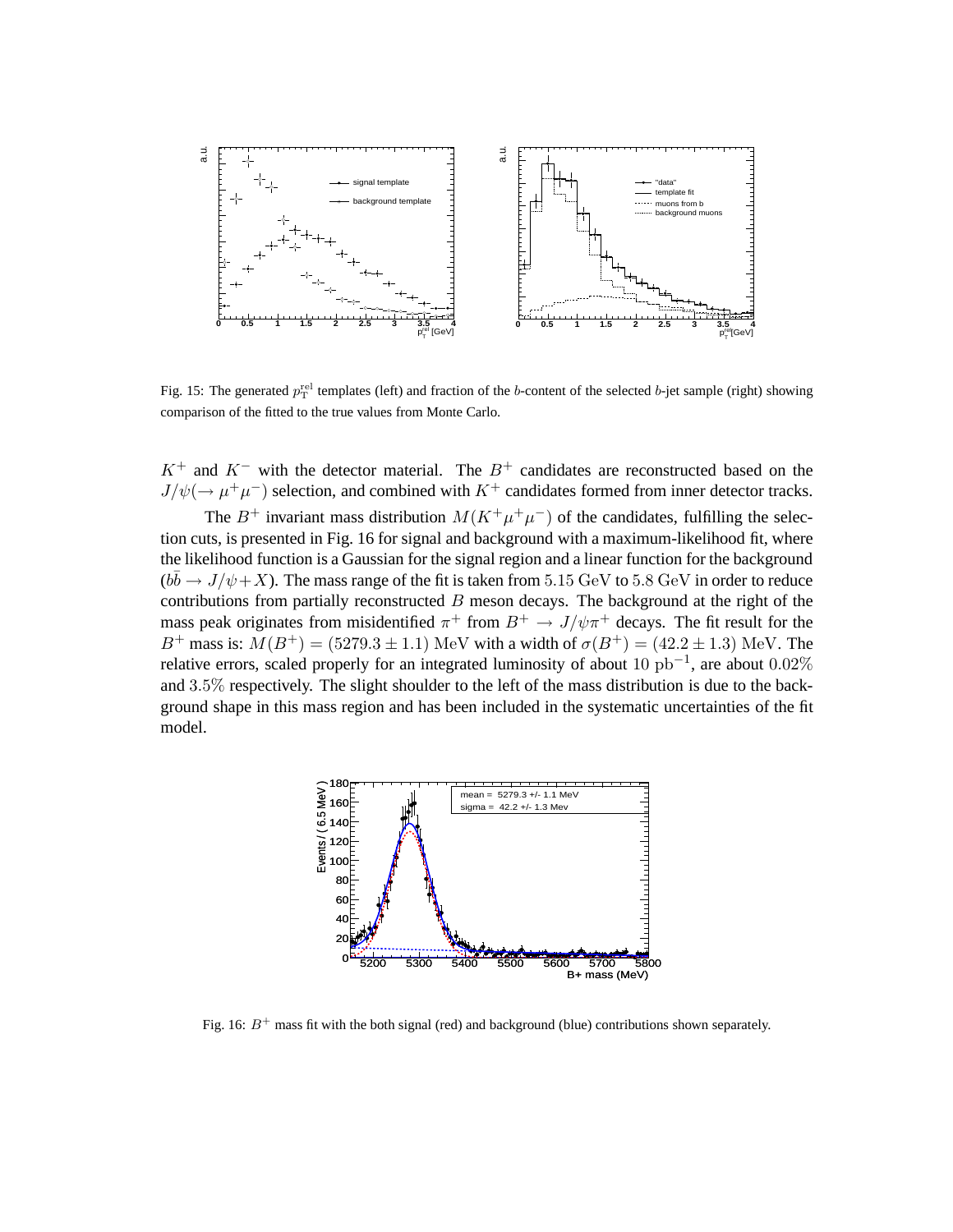With the first 10  $pb^{-1}$  of LHC data a total and differential production cross-section measurement of the  $B^+ \to J/\psi K^+$  can be achieved. The differential cross-section  $d\sigma/d p_T$  can be obtained from the usual form:

$$
\frac{\mathrm{d}\sigma(B^{+})}{\mathrm{d}p_{\mathrm{T}}} = \frac{N_{\mathrm{sig}}}{\Delta p_{\mathrm{T}} \cdot \mathcal{L} \cdot \mathcal{A} \cdot \mathrm{BR}}\tag{4}
$$

where  $N_{\text{sig}}$  is the number of reconstructed  $B^+$  obtained from the mass fit and the size of the  $p_T$ bin is denoted with  $\Delta p$ <sub>T</sub>. Furthermore,  $\mathcal L$  is the total luminosity to which the dataset corresponds and is obtained from PYTHIA output and BR is the product of the branching ratios using the world average [38] branching ratios of  $BR(B^+ \to J/\psi K^+) = (10.0 \pm 1.0) \times 10^{-4}$  and  $BR(J/\psi \to$  $\mu^+\mu^-$  = (5.88  $\pm$  0.10) × 10<sup>-2</sup>. The overall efficiency A is calculated for each  $p_T$  range separately as the ratio of the number of signal events determined from the previous fit procedure and the number of the Monte Carlo signal events within the same  $p_T$  range. To measure the  $B<sup>+</sup>$  total cross-section a similar procedure with that used for the calculation of the differential cross-section is followed.

The measurement of the lifetime  $\tau$  of the selected  $B^+$  candidates is a sensitive tool to confirm the beauty content in a sample, in particular the number of the reconstructed  $B^+ \to J/\psi K^+$ decays obtained in the  $b\bar{b} \to J/\psi X$  dataset. The proper decay-time is defined as  $t = \lambda/c$ . The proper decay-time distribution in the signal region  $B^+ \to J/\psi K^+$  can be parametrized as a convolution of an exponential function with a Gaussian resolution function, while the background distribution parametrization consists of two different exponential functions, where each is convoluted with a Gaussian resolution function. In the  $b\bar{b} \rightarrow J/\psi X$  no zero lifetime events are expected since there is no prompt  $J/\psi$  produced. In the realistic case, where zero lifetime events will be present, an extra Gaussian centered at zero is needed in order to properly describe those events.

The results on the lifetime measurements are shown in Fig. 17. The background can be best described with the two lifetime components ( $\tau_1$  and  $\tau_2$ ). For the events in the mass region of the signal within  $M(B^+) \in [5.15, 5.8]$  GeV the proper decay-time found from the decay length is compared to the generated  $B^+$  lifetime. The differences are well centered at zero with a Gaussian distribution and sigma 0.088 ps. It should be noted that the resolution as well as its  $\sigma$ in  $\eta$  bins of 0.25 is found to be independent of  $\eta$ .

#### **3.4 Open flavour: rare B-decays**

Flavour changing neutral currents, a direct transition from  $b \to d/s$ , are forbidden at the tree level in the SM and occur at the lowest order through one loop diagrams. They are a sensitive test of the SM and its possible extension(s), providing information on the long distance QCD effects and enabling a determination of the CKM matrix elements  $|V_{td}|$  and  $|V_{ts}|$ . Furthermore, some of the rare decay channels contribute to the background for other channels, which are very sensitive to BSM effects.

An upper limit of the branching ratio  $BR(B_s^0 \to \mu^+ \mu^-) = (1 - 2) \cdot 10^{-8}$  at 90 % confidence level or of  $(2-3) \cdot 10^{-8}$  at  $3\sigma$  evidence based on  $N_B = 1.1$  events that can already be extracted from an integrated luminosity of 2  $fb^{-1}$ . This is clearly better than the current CDF limit of  $4.7 \cdot 10^{-8}$  at 90 % confidence level. Already at 1 fb<sup>-1</sup> ATLAS is able to collect  $\mathcal{O}(10^6)$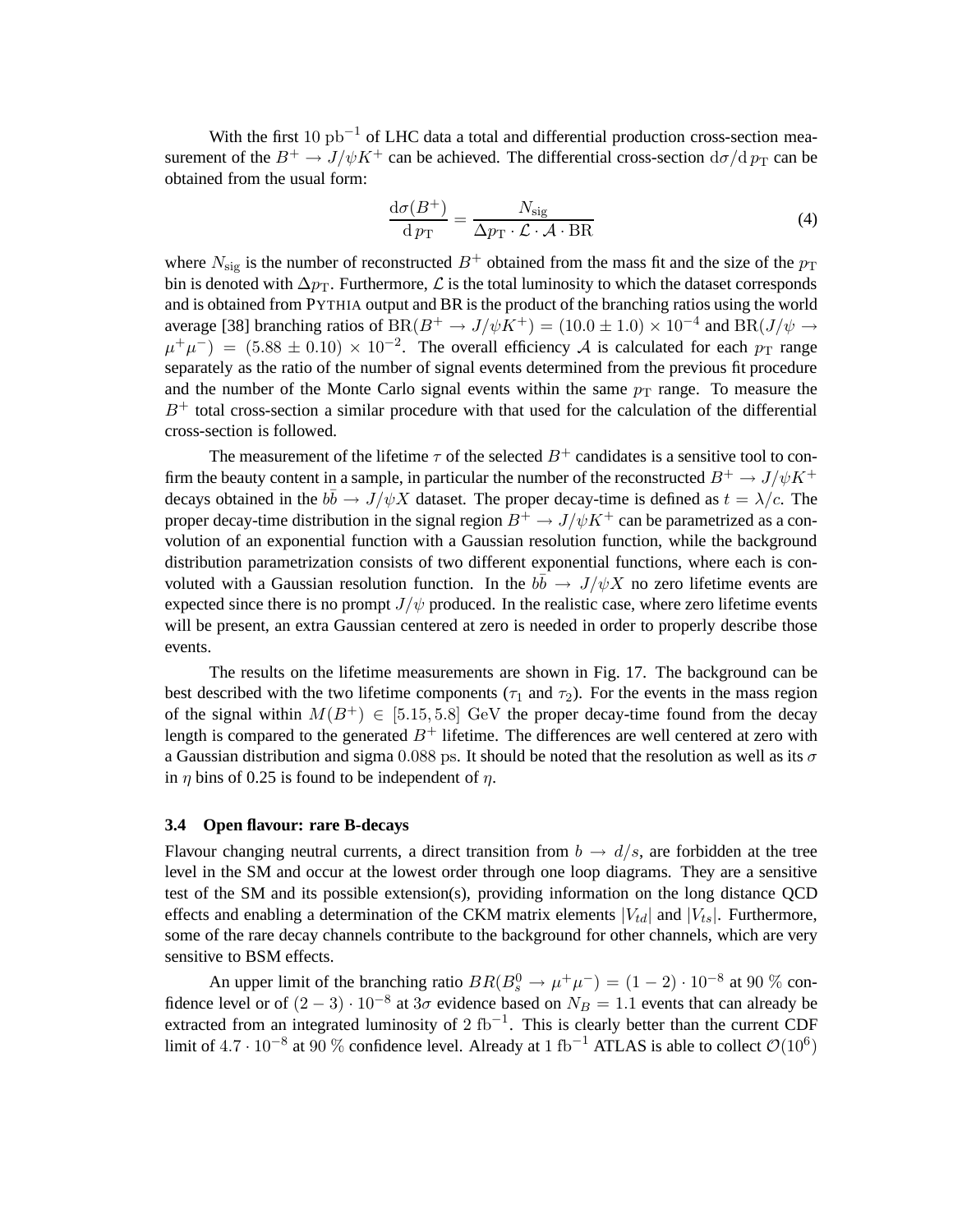

Fig. 17: The  $B^+$  lifetime fit (left) with the signal (dashed red) and the background (dashed black) contributions shown separately. The  $B^+$  lifetime resolution (right).

di-muon events in the mass window of  $4 \text{ GeV} < M(\mu^+ \mu^-) < 7 \text{ GeV}$ . This is after the selection based on cuts on  $p_T$ , the invariant mass  $M_{\mu^+\mu^-}$ , the transverse decay length  $L_{xy}$  of the di-muon system, and on isolation requirements. Based on this data, an upper limit on the number of signal events,  $N_B$ , corresponding to a given confidence level will be determined. The main background sources originate from combinatorial decays as  $b\bar{b} \to \mu^+\mu^-X$ , from misidentifications  $(B_s^0 \to \pi^+ \pi^-, B_s^0 \to K^+ K^-, B_s^0 \to \pi^+ K^- \nu_\mu)$  or from other rare decays  $(B_s^0 \to \mu^+ \mu^- \mu^+ \nu_\mu,$  $B_s^0 \to \mu^+ \mu^- \gamma$ ). N<sub>B</sub> will be used to extract the upper limit on the  $B_s^0 \to \mu^+ \mu^-$  branching ratio  $BR(B_s^0 \to \mu^+ \mu^-)$ , using the reference channel  $B^+ \to J/\psi K^+$  as described in Sec. 3.3, since trigger and offline reconstruction efficiencies largely cancel for di-muons in these channels. In this procedure, a ratio of geometric and kinematical acceptances of the signal and the reference channel will be determined from the Monte Carlo simulations. With an integrated luminosity of 30 fb−<sup>1</sup> , corresponding to three years of initial data taking, the SM predictions could be tested with a 3  $\sigma$  sensitivity. The continuation of this measurement at nominal LHC luminosities has been proved to lead to a clear statement with a  $5\sigma$  sensitivity after already one additional year of data taking at design luminosity of  $10^{34}$ cm<sup>-2</sup>s<sup>-1</sup>.

#### **3.5 Quarkonia**

Understanding the production of prompt quarkonia at the LHC is an important step to understand the underlying QCD mechanisms, and one that has given rise to controversy, both with respect to the cross-section magnitude [39] and the polarization [40]. The initial discrepancy in crosssection led to the Color Octet Model [41] but more high  $p_T$  results are needed to distinguish between this and competing models.

In addition to these open questions, the narrow  $J/\psi$  and  $\Upsilon$  resonances are ideal for studies of detector performance. The expected abundant production (see Fig. 18) makes this feasible already in the very early data. Both decay channels  $J/\psi$  (Υ)  $\rightarrow \mu^+\mu^-$  and  $J/\psi$  (Υ)  $\rightarrow e^+e^$ will be used as tools to test our detector performance. In the following we consider only the  $J/\psi$ and  $\Upsilon(1S)$  resonances. Quarkonia selection in ATLAS is mainly based on a di-muon trigger which requires two identified muons, both with  $p_T \geq 4$  GeV and within a pseudorapidity of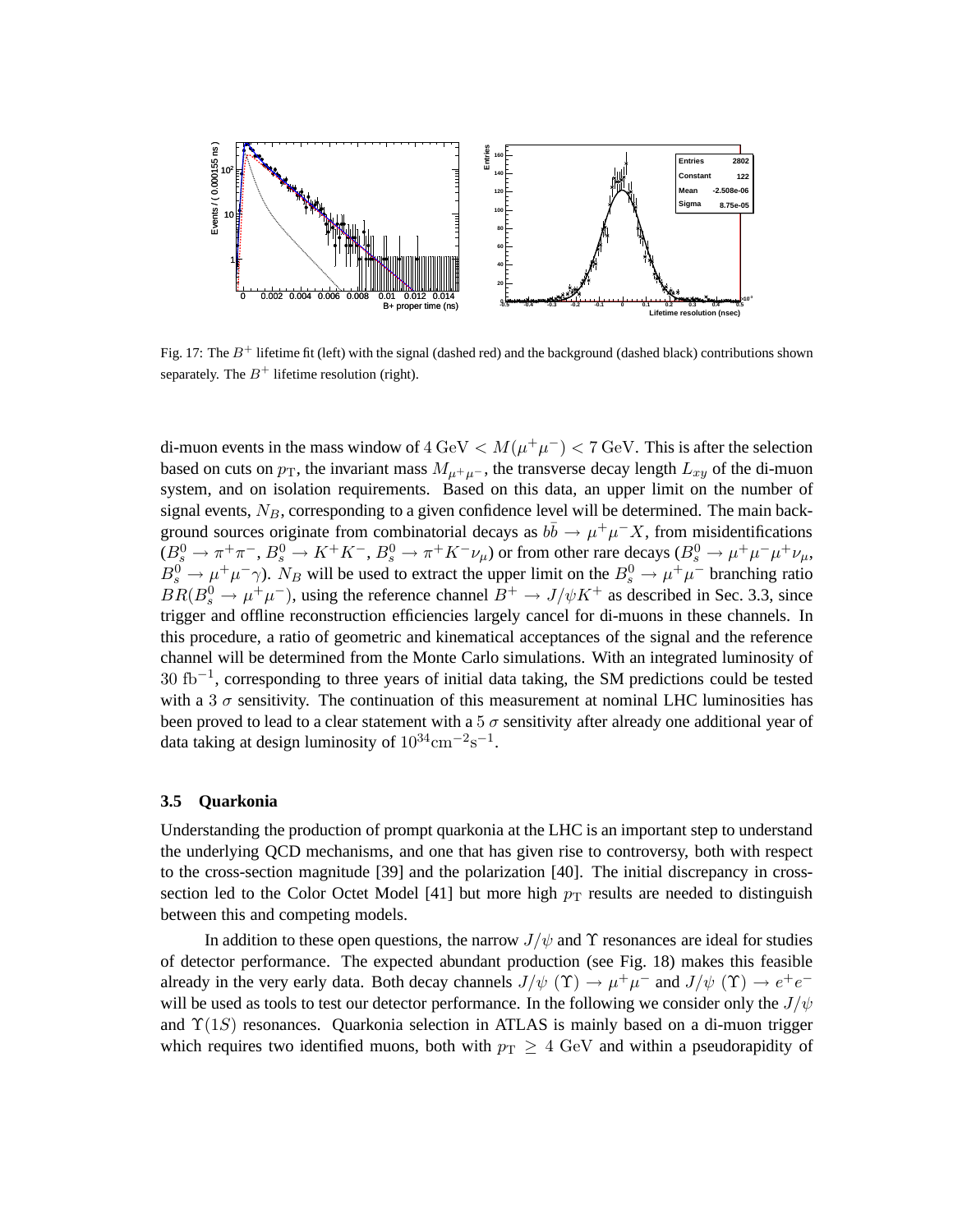

Fig. 18: Differential  $J/\psi$  and  $\Upsilon$  cross-sections as predicted from the Color Octet Model. Contributions from (singlet)  $\chi$  production is included.

 $|\eta| < 2.4$ . The di-muon sample considered here has offline  $p_T$  cuts of 6 and 4 GeV applied to the two identified muons. To suppress backgrounds (decays-in-flight, heavy flavour decays) we require tracks to come from the same vertex and with a pseudo-proper time cut of  $\tau = 0.2$  ps, defined as  $\tau = \frac{M \cdot L_{xy}}{n_{xy}(J/y)}$  $\frac{m \cdot L_{xy}}{p_{\text{T}}(J/\psi) \cdot c}$ . In Fig. 19 (left) the resulting di-muon spectrum with background contributions is shown. We expect 15000  $J/\psi$ 's and 2500  $\Upsilon(1S)$  per pb<sup>-1</sup>. The mass resolution for  $J/\psi \to \mu^+\mu^-$  is expected to be 53 MeV, and for  $\Upsilon \to \mu^+\mu^-$  we found 161 MeV on average.

We are also studying the possibility of doing performance measurements using di-electron resonances. In that case the  $E<sub>T</sub>$  cut for both leptons is 5 GeV at trigger level and offline, and  $|\eta|$  < 2. Tight electron identification cuts are applied to reject background, including  $E/p$ , vertexing layer hit on the tracks, and the ratio of high to low threshold hits in the transition radiation tracker. We expect 2500 J/ $\psi$ 's and 500  $\Upsilon \rightarrow e^+e^-$  per pb<sup>-1</sup> with an instantaneous luminosity of  $10^{31}$  cm<sup>-2</sup> s<sup>-1</sup>. The mass resolution for  $J/\psi \to e^+e^-$  is expected to be about 200 MeV, see Fig. 19 right. The width is mainly constrained by bremsstrahlung due to the large amount of material in the inner detector.

In addition to cross-section measurements ATLAS will use the quarkonia di-muon decays to provide answers to the polarization puzzle and help constrain the models. Defining the polarization parameter  $\alpha$  as  $\alpha = (\sigma_T - 2\sigma_L)/(\sigma_T + 2\sigma_L)$ , we can measure this by  $\theta^*$ , the angle between  $J/\psi$  in rest frame and  $\mu^+$ , as they are related by:

$$
\frac{dN}{d\cos\theta^*} = C \cdot \frac{3}{2\alpha + 6} \cdot (1 + \alpha \cos^2 \theta^*)
$$
\n(5)

With the di-muon triggers we get a rather narrow  $\cos \theta^*$  distribution, with both muons having similar  $p_T$ . To access higher values of  $\cos \theta^*$  we utilize a single muon trigger where we can pair the trigger muon with a low  $p_T$  track to get large  $\Delta p_T$  and  $\cos \theta^*$  (see Fig. 20 left). For the result quoted here we used a trigger threshold of 10 GeV for the single muon trigger and the  $p_T$  requirement on the second track was 0.5 GeV. The looser cuts allow for more background but still with decent signal to background discrimination  $(S/B = 1.2$  for  $J/\psi$ ). This dataset was added (with corrections for overlaps) to complement the di-muon triggered dataset. The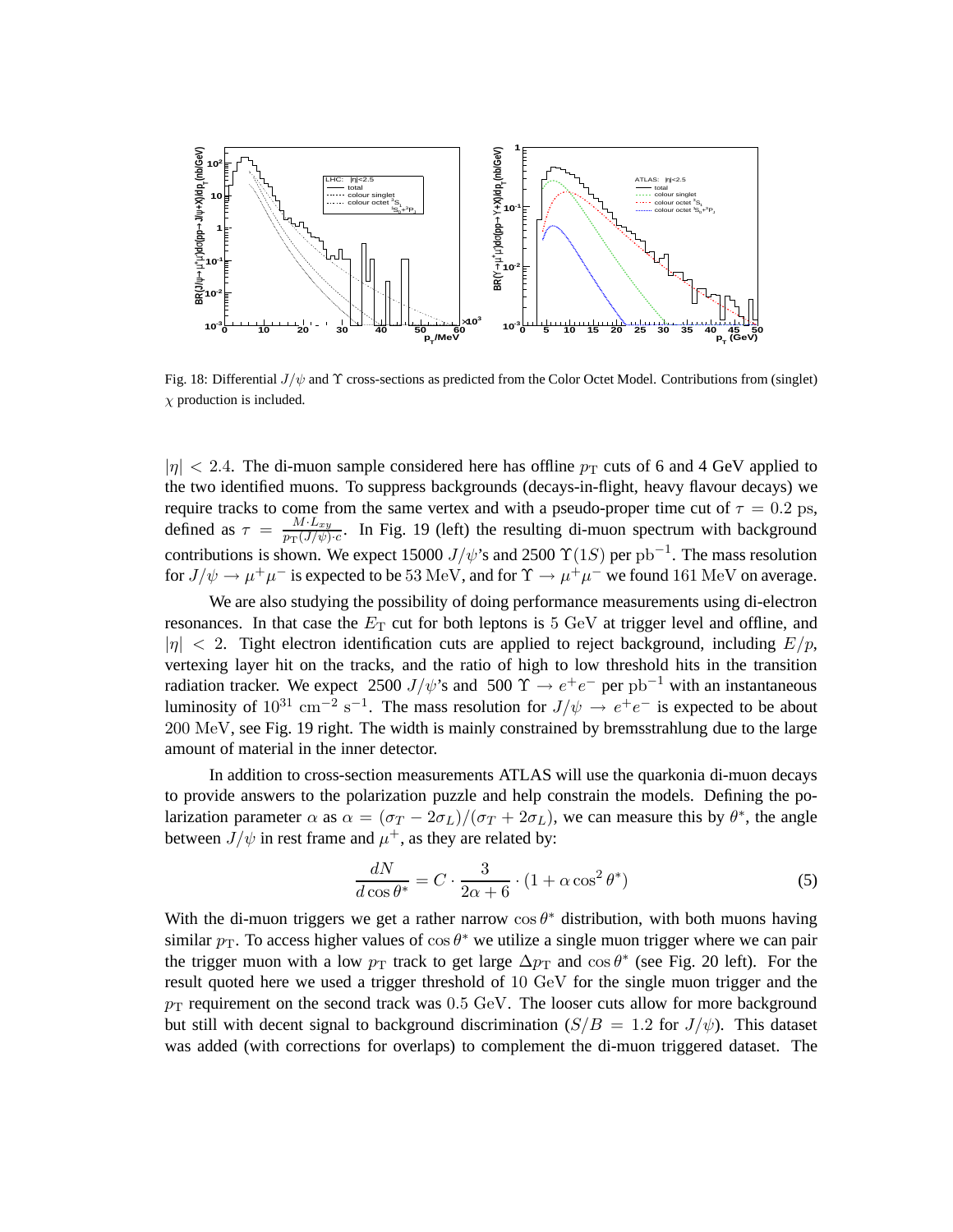

Fig. 19: Di-electron mass distributions for muons (left) and electrons (right). In the left plot the spectrum in case of no vertex cuts (top dashed line) is also shown.



Fig. 20: Left:  $\cos \theta^*$  distributions for double and single muon triggered events. Right: Fit to combined events in  $p_T \in [12, 13]$  GeV. Top shows longitudinally polarized ( $\alpha = -1$ ) and bottom transverse polarized ( $\alpha = 1$ ) events.

combined  $\cos \theta^*$  distributions were then fitted for  $\alpha$  and C in slices of  $p_T$ . With unpolarized samples the results are given in Table 2 for 10  $pb^{-1}$ . Similar tests have been carried out with  $\alpha = \pm 1$ . An example is shown in Fig. 20 right.

We expect to be able to measure the  $J/\psi$  polarization with the  $p_T$  of the  $J/\psi$  in the range of 10 GeV (trigger dependent) up to 50 GeV. Already with the first 10 pb−<sup>1</sup> we can achieve better precision than the current Tevatron measurements - but with  $J/\psi$  at high  $p_T$ , which is what is needed to truly distinguish between models. For  $\Upsilon(1S)$  we can get the same precision with 100 pb<sup>-1</sup>. In this latter case we have acceptance all the way down to  $p_T \approx 0$  for the  $\Upsilon$ , which will be a very useful region to compare with the Tevatron results.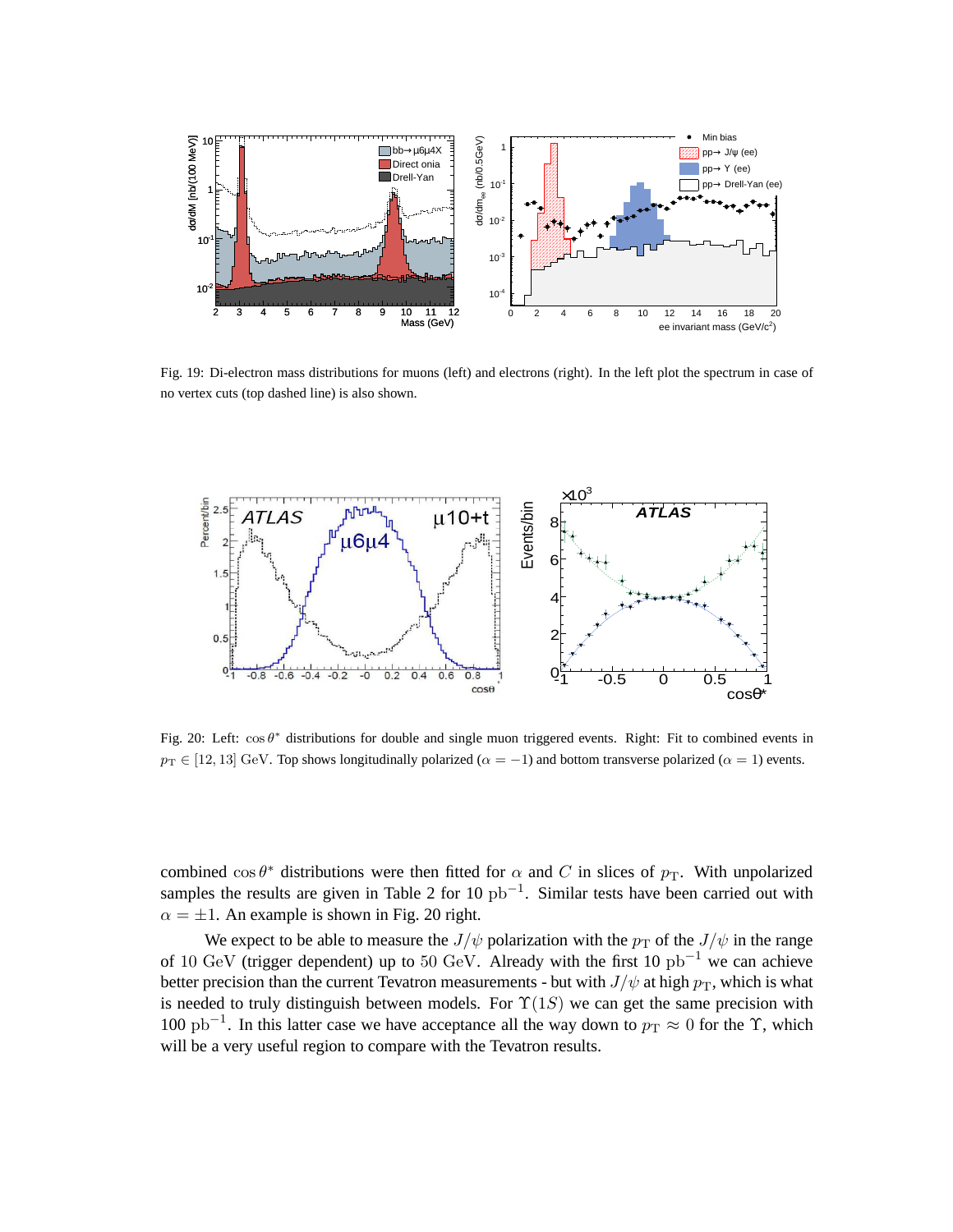| $p_{\text{T}}$ (GeV/c)   9 - 12 - 12 - 13 - 13 - 15 - 15 - 17 - 17 - 21 > 21                                                                                                     |  |  |  |  |
|----------------------------------------------------------------------------------------------------------------------------------------------------------------------------------|--|--|--|--|
| $\begin{array}{c cccccc} \alpha(J/\psi) & 0.156 & -0.006 & 0.004 & -0.003 & -0.039 & 0.019 \\ \pm 0.166 & \pm 0.032 & \pm 0.029 & \pm 0.037 & \pm 0.038 & \pm 0.057 \end{array}$ |  |  |  |  |
|                                                                                                                                                                                  |  |  |  |  |
| $\alpha(\Upsilon)$ -0.42 -0.38 -0.200 0.08 -0.15 0.47<br>$\pm 0.17$ $\pm 0.22$ $\pm 0.20$ $\pm 0.33$ $\pm 0.18$ $\pm 0.22$                                                       |  |  |  |  |
|                                                                                                                                                                                  |  |  |  |  |

Table 2: 10 pb<sup>-1</sup>: Measured values of  $\alpha$  in  $p_T$  bins in simulated datasets with  $\alpha = 0$ .

#### **3.6 Conclusions**

The ATLAS experiment has a rich  $B$ -physics program [42] based on clearly defined trigger strategies for all luminosity phases of the LHC. These measurements will contribute to  $CP$  violation studies with  $B_s$ -mesons and its sensitivity to BSM as well in studies of rare B decays and quarkonia production. The precision measurement of  $B$ -physics processes are an alternative method to explore the presence of new physics at LHC in addition to the direct SUSY searches.

Two inclusive methods for beauty cross-section measurements to be used mainly at the early data taking period of ATLAS were presented. The first method is using the  $J/\psi$  signature with detached vertices, while the second one is based on semileptonic  $b \rightarrow \mu$  decays. The two methods are complementary and the plan is to apply them simultaneously since both signatures will be available with early data. The two methods rely on different trigger algorithms and different physics processes and signatures, therefore the cross-section results obtained from each one can be used for cross checking calibrations of the trigger algorithms used in the measurements. Combining these two methods, the  $b\bar{b}$  production cross-sections measurement is expected to reach a statistical precision of  $\mathcal{O}(1 \%)$  after one month of data taking, if the initial LHC luminosity will be  $\mathcal{L} = 10^{31} \text{ cm}^2 \text{s}^{-1}$ , whereas a systematic uncertainty of  $\mathcal{O}(12 \text{ %})$  is expected. Furthermore, the reference channel  $B^+ \to J/\psi K^+$  has been studied and it could be shown, that a lifetime measurement is a good tool to confirm the b content of the selected sample.

In the first data taking period ATLAS will also measure the  $J/\psi$  and  $\Upsilon$  cross-sections, taking advantage of the favorable trigger situation in the early data. A method to determine the level of polarization is also presented. We expect to measure the  $J/\psi$  polarization to within 0.02  $-0.06$  in the first 10 pb<sup>-1</sup>, dependent on the polarization itself.

#### **4 Heavy flavour production in the CMS experiment at the LHC**

*Authors: M. Biasini and A. Starodumov*

#### **4.1 Introduction**

There are several reasons why a general purpose detector like CMS designed for high  $p_T$  physics could be efficiently used to study heavy flavour physics. First of all, there will be about  $10^{11}$  $b\bar{b}$  pairs produced at the initial luminosity year of  $10^{32}$  cm<sup>-2</sup>s<sup>-1</sup> thanks to the high  $b\bar{b}$  x-section which is  $\sigma_{b\overline{b}} \sim 500 \,\mu b$  at  $\sqrt{s} = 14 \,\text{TeV}$ . So, very rare decays like  $B_s^0 \to \mu^+ \mu^-$  and  $B_s^0 \to \mu^ \gamma \mu^+ \mu^-$  could be searched even with the Standard Model (SM) decay rate. In different scenarios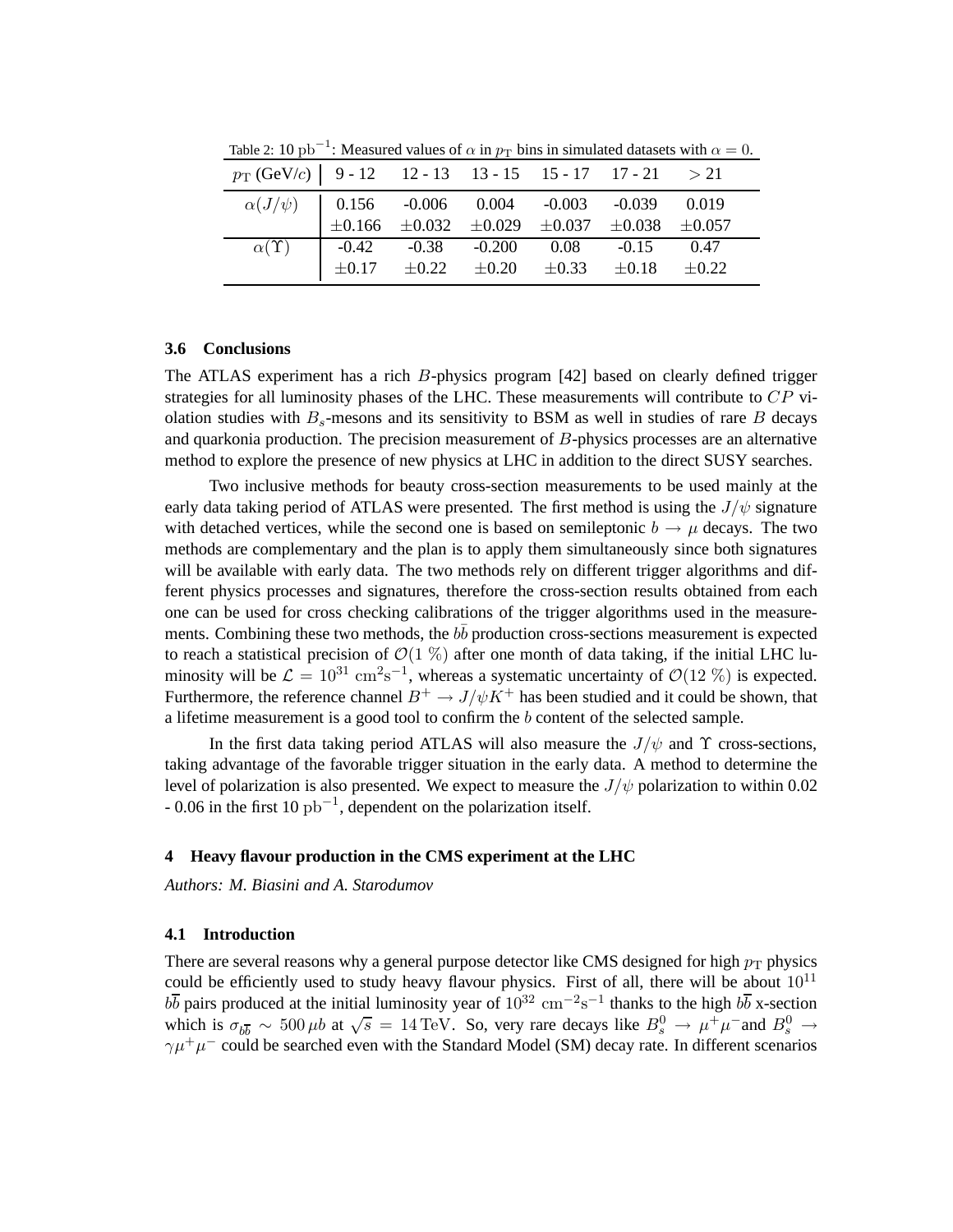of New Physics (NP) the branching fraction of these decays could be enhanced by orders of magnitude, which makes the observation of these channels even more probable.

From the detector point of view heavy flavour physics is also an attractive field. Thanks to the low  $p_T$  (di)-muon triggers, precise vertex detector and efficient tracker system, the CMS detector is capable of efficiently recognizing and reconstructing specific topologies of b-decays. On the other hand, the study of  $b$ -jets provides with an important knowledge which might be crucial in searches for Higgs boson and supersymmetric particles. Also, one should not forget that b- and heavy onia-decay channels provide an excellent calibration opportunity for the vertex and tracker systems.

And finally, at the low luminosity phase there are no expectations to observe Higgs decays, but as it is mentioned above there are plenty of  $b\overline{b}$ . So, first real physics results at LHC could be obtained in the heavy flavour sector. Even at a high luminosity, thanks to efficient (di)-muon trigger, CMS is able to continue such studies.

#### **4.2 The CMS detector**

The complete description of the CMS detector can be found elsewhere [43]. Here only the main characteristics are mentioned. The CMS detector is a standard general purpose hadron collider detector composed of the following subsystems: vertex and tracker systems, electro-magnetic and hadron calorimeters and muon system. The full length is 22 m and outer diameter is 15 m. The total weight of the detector is 12.5 kton. All subsystems but the muon detector are placed inside a superconducting magnetic coil which is able to reach a 3.8 T-field. In the following, the most crucial subsystems for heavy flavour physics are briefly discussed.

#### *4.2.1 Muon system*

The CMS muon system is composed of three types of gaseous particle detectors for muon identification. Drift tubes (DT) chambers in a central barrel region and cathode strip chambers (CSC) in two end-cap regions, thanks to a high spatial resolution, are used for position and momentum measurements. Because of their fast response time, both systems are also provide the Level-1 trigger with good efficiency and high background rejection. Resistive plate chambers (RPC), which are placed in both the barrel and end-cap regions, combine an adequate spatial resolution with an excellent  $(< 5 \text{ ns})$  time resolution. Along with the DT and CSC systems, the RPC system provides the Level-1 trigger. It also capable to identify unambiguously the relevant bunchcrossing to which a muon track is associated even in the presence of the high rate and background at a full LHC luminosity.

Muon identification efficiency in the central region ( $|\eta| < 1$ ) is above 70% for muons with  $p_{\rm T} > 5$  GeV/c. In the endcap regions  $(1 < |\eta| < 2.5)$  identification efficiency is above 70% already for muons with  $p_T > 3$  GeV/c.

#### *4.2.2 Tracker system*

The CMS tracker system based only on silicon detectors  $(220 \text{ m}^2 \text{ of Si})$ : micro-strip and pixel. The strip detector consists of 10 barrel layers and 9 disks positioned both forward and backward. Depending on rapidity the high  $p_T$  tracks leaves 10 to 14 hits. The hit resolution is  $\sim 50 \ \mu m$  in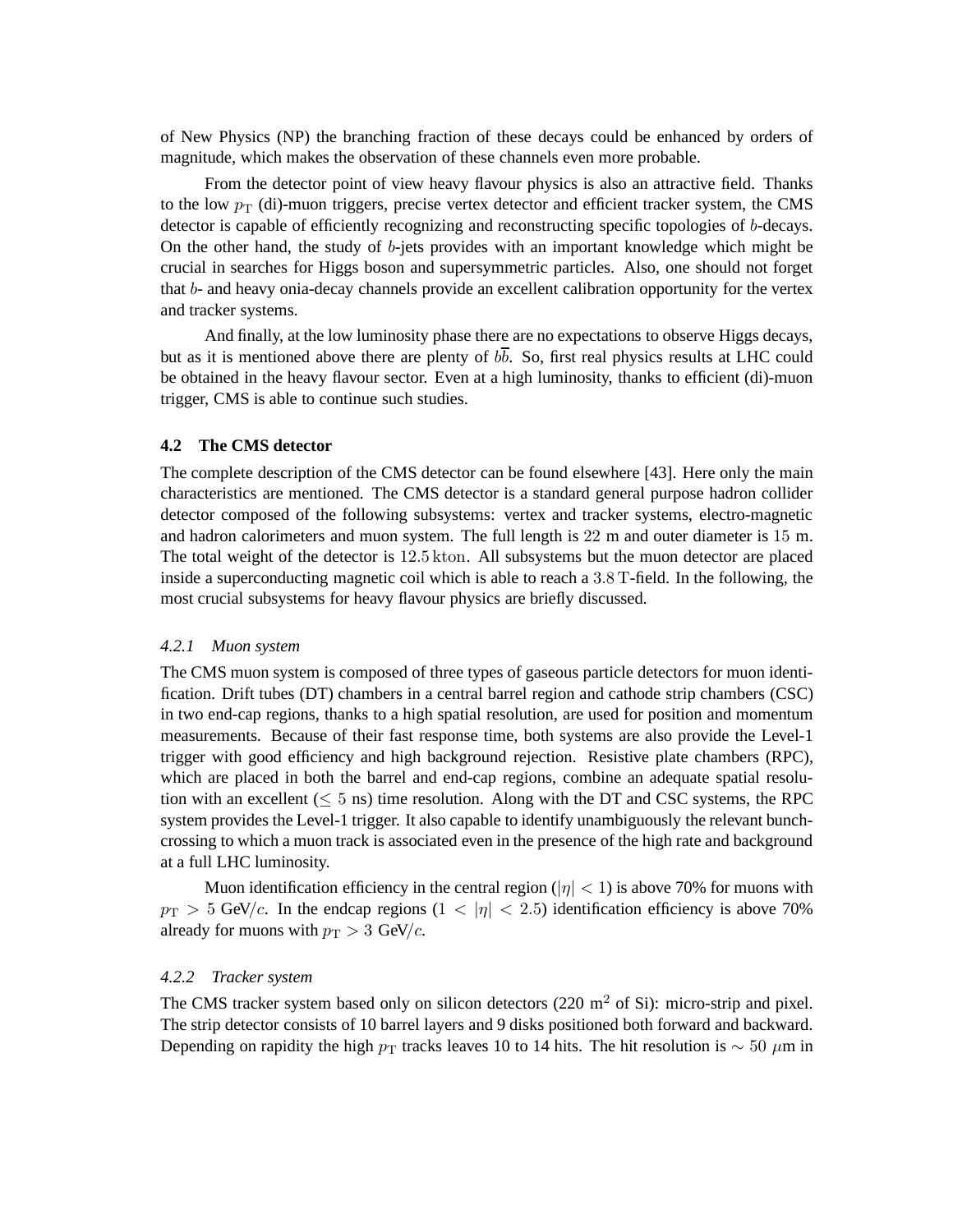$r - \phi$  direction and  $\sim 500 \mu m$  in z-direction. The pixel system is placed closer to the interaction point and consists of 3 barrel layers and 2 disks positioned both forward and backward. Since pixel dimension is  $100 \times 150 \ \mu m^2$  the detector provides precise 2D information. The hit resolution is ∼ 10  $\mu$ m in r –  $\phi$  direction and ~ 17  $\mu$ m in z-direction. Momentum resolution of the CMS tracker system varies from 0.5 % in the central region to 2 % in the endcaps for tracks with  $p_T = 1 \div 10$  GeV/c. The primary and secondary vertex resolution is event dependent. Ussually, for b-decay channels the primary vertex resolution in the transverse plane is about 20  $\mu$ m and the secondary one is  $70 \div 100 \mu$ m.

### **4.3 Trigger strategies**

Triggering in CMS is done in two steps. The Level-1 trigger is based on muon and calorimetry information. It has a latency of  $3.2 \mu s$  with a goal to reduce an event rate from 40 MHz to 100 kHz. At the second step called High-Level Trigger (HLT), information from all subsystems are readout and used in the event reconstruction. The reconstruction should be fast, therefore it is done locally: topologically around Level-1 pattern. At HLT the event rate decreases from 100 kHz to 100 Hz.

B-physics events are relatively soft. Hence, Level-1 calorimetry triggers having high  $E<sub>T</sub>$ thresholds do not 'see' such events. Only events with one or two muons in the final state can be triggered with high selection efficiency for soft  $b\bar{b}$  events (see, for example, the Level-1 trigger menu in [44]). The transverse momentum thresholds of these triggers depend on an instantaneous luminosity, but will be kept as low as possible in the range  $p_T > 7 \div 14$  GeV/c for single and  $p_{\rm T} > 3 \div 7$  GeV/c for di-muon triggers. At HLT, exclusive and inclusive b-triggers, based on partial reconstruction of searched b-decay channels, are used. For the final states with two muons, a selection procedure which is used the reconstructed di-muon secondary vertex significantly improves a signal over background ratio. The detailed description of the trigger algorithms can be found in [45].

## **4.4 Physics channels**

The CMS heavy flavour menu could be subdivided into two categories. The first one is approved results, which will be reported further. The second category is not finished or not yet approved by the Collaboration active studies. The last category will be only mentioned below.

## *4.4.1 Inclusive* b *production*

Three different mechanisms contribute to the heavy flavour production at hadron colliders: gluon splitting, gluon/quark fusion and flavour excitation. Each of these production mechanism has its own final state topology. It is important to measure the B-hadron  $p_T$  spectra within a large range to be able to disentangle the contributions of those mechanisms. In CMS the measurement of the inclusive b production cross section will be done with events containing jets and at least one muon.

The measurement of the differential cross sections is studied for B-hadrons of  $p_T >$ 50 GeV/c and within the rapidity region of  $|\eta| < 2.4$ . The event selection requires a b-tagged jet to be present in the event. B tagging is based on inclusive secondary vertex reconstruction in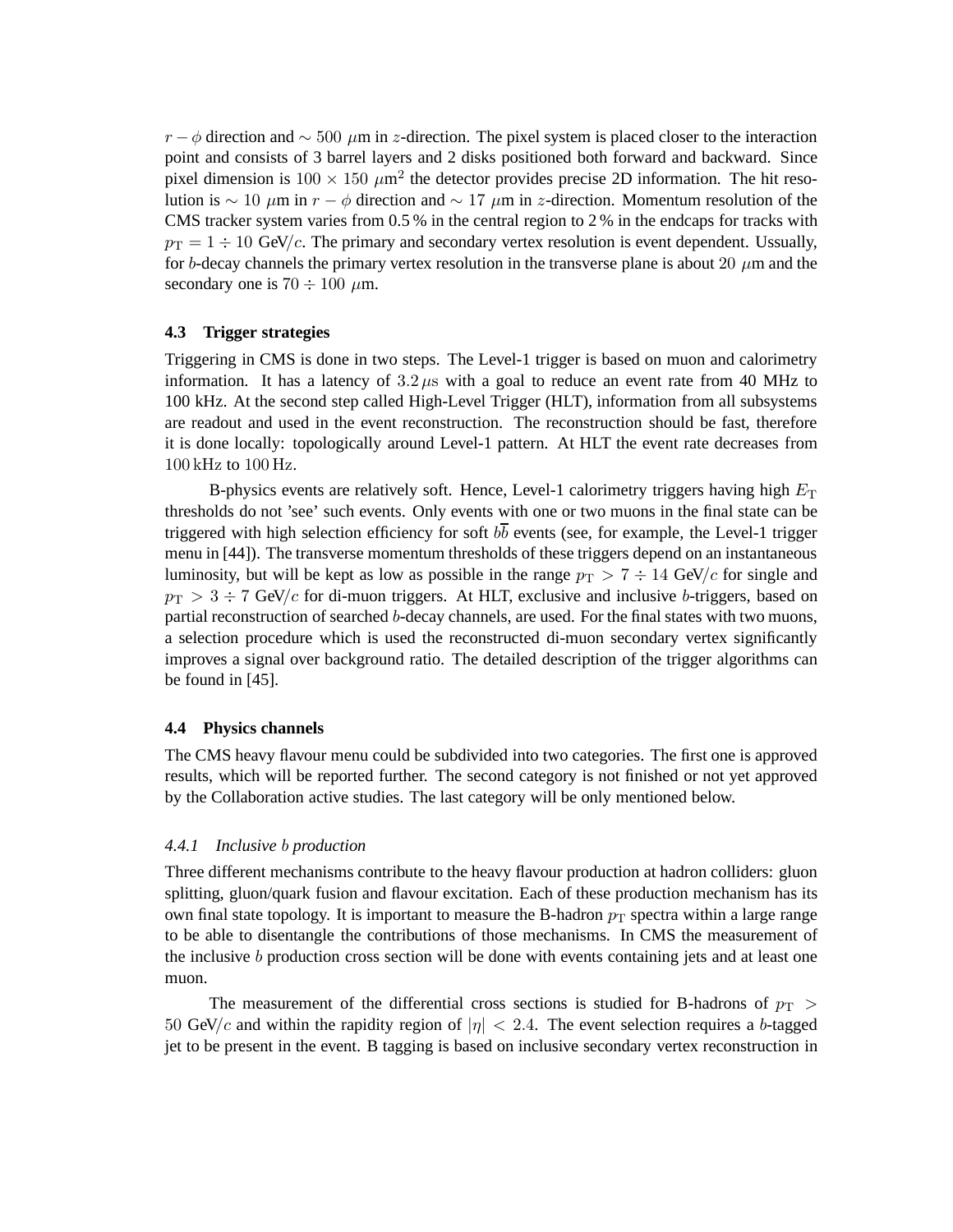jets [46]. As the Level-1 trigger, the single muon one is used with the threshold of 19 GeV/ $c$ . At HLT in addition to the muon a b-jet with  $p_T > 50$  GeV/c is required.

The signal fraction is determined from a fit to the data distribution using the simulated shapes for the signal and background. Each reconstructed muon is associated to the most energetic b-tagged jet. The average efficiency of associating the muon with the b-tagged jet is 75%. The transverse momentum of the muon with respect to the  $b$ -jet axis discriminates signal against background.

Several sources of systematic uncertainties are considered in the study [47]. The largest uncertainty arises from the 3% error on a jet energy scale which leads to a cross section error of 12% at  $p_T > 50$  GeV/c.

1.6 million b-events for 1 fb<sup>-1</sup> of an integrated luminosity will be collected to investigate the b production mechanism in CMS. The b purity of the selected events varies as function of the transverse momentum in a range from 70% to 55%. The b production cross-section at  $p_T =$ 1.2 TeV/ $c$  can be measured with 20% uncertainty.



Fig. 21: Background  $m_{\mu\mu}$  distribution after the application of all selection criteria (with factorizing selection criteria) for all channels that are left: a)  $B_s$  decays, b)  $B_d$  decays.

4.4.2  $B_s^0 \to \mu^+ \mu^-$ 

Purely leptonic B-decays are theoretically very clean, thus providing an ideal environment for seeking indirect hints of NP effects. The SM branching ratio of  $B_s^0 \to \mu^+\mu^-$  is very small,  $(3.42 \pm 0.54) \cdot 10^{-9}$  [48], while in large-tan  $\beta$  NP models it can be enhanced by orders of magnitude [49]. Up to now only the upper limit on the branching ratio is set by the CDF Collaboration:  $4.7 \times 10^{-8}$  at the 90% C.L. [50].

The main challenge in the measurement of the  $B_s^0 \to \mu^+ \mu^-$  decay rate is background suppression. Many background sources can mimic the signal topology. First, non-resonant  $b\bar{b}$  events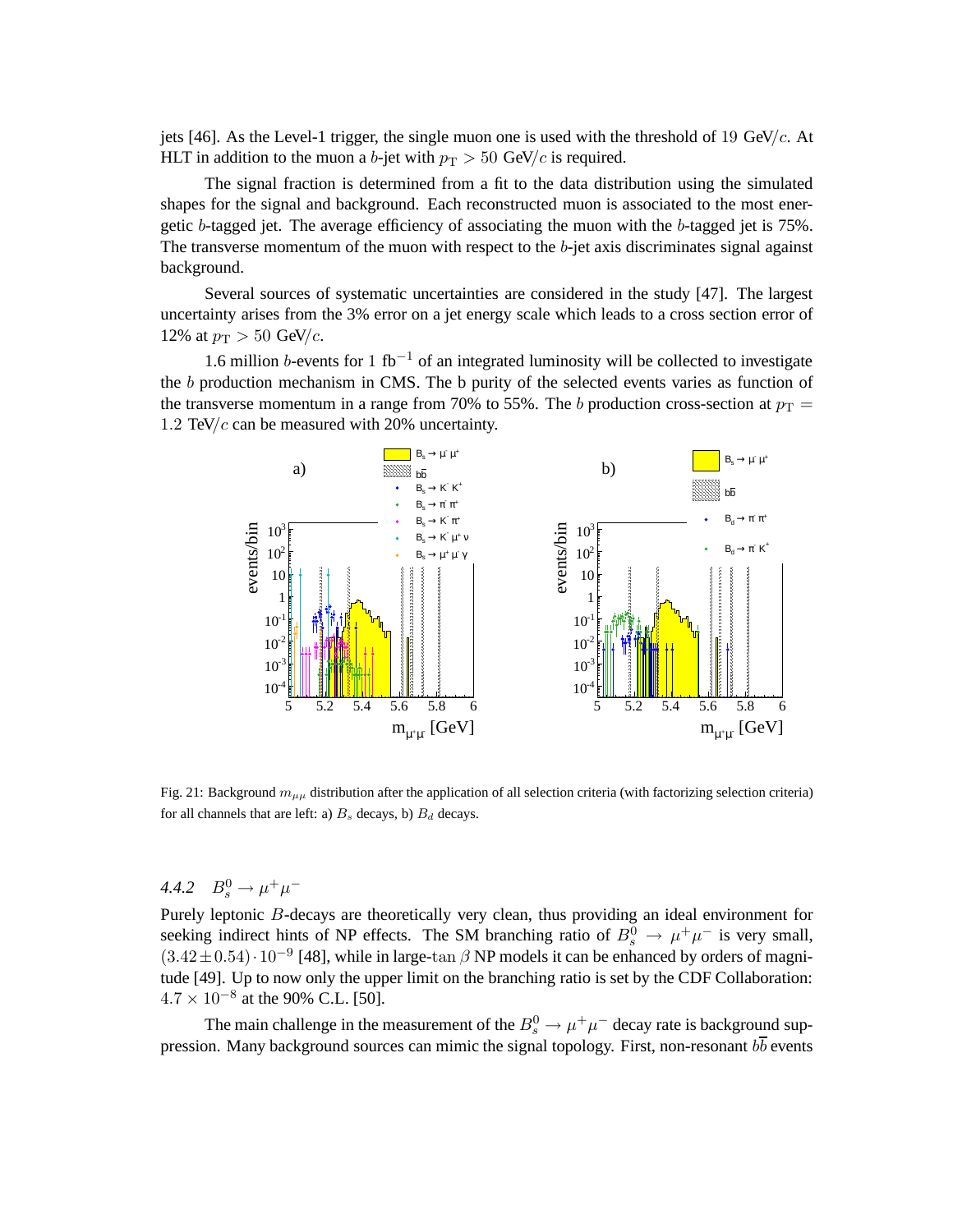| Table 3: Background for $B_s^0 \to \mu^+\mu^-$ samples used in the analysis. The visible cross-section, and the corresponding  |
|--------------------------------------------------------------------------------------------------------------------------------|
| number of events for $10 \text{ fb}^{-1}$ is given. The visible cross-sections include fragmentation, branching fractions, and |
| (fake) muon $p_T$ and  n  selection criteria. The numbers $N_{\mu I D}$ do not yet include any selection criteria but hadron   |
| misidentification probability.                                                                                                 |

| Sample                                                                       | Generator cuts/channels                           | $\sigma_{vis}[\text{fb}]$ | $N_{\mu ID}$ (10 fb <sup>-1</sup> ) |
|------------------------------------------------------------------------------|---------------------------------------------------|---------------------------|-------------------------------------|
|                                                                              | $p_{\rm T}^{\mu} > 3$ GeV/c, $ \eta^{\mu}  < 2.4$ |                           |                                     |
| $b\overline{b} \rightarrow \mu^+\mu^- + X$ $p_T^{\mu\mu} > 5 \,\text{GeV}/c$ |                                                   | $1.74 \times 10^{7}$      | $1.74 \times 10^{8}$                |
|                                                                              | $0.3 < \Delta R(\mu\mu) < 1.8$                    |                           |                                     |
|                                                                              | $5 < m_{\mu\mu} < 6$ GeV/ $c^2$                   |                           |                                     |
| $B_s$ decays                                                                 | $B_s \to K^-K^+$                                  | $2.74 \times 10^{5}$      | 274                                 |
|                                                                              | $B_s \rightarrow \pi^- \pi^+$                     | $9.45 \times 10^{3}$      | 3                                   |
|                                                                              | $B_s \to K^- \pi^+$                               | $3.08 \times 10^4$        | 16                                  |
|                                                                              | $B_s \to K^- \mu^+ \nu$                           | $2.80 \times 10^{5}$      | $2.80 \times 10^{4}$                |
|                                                                              | $B_s \to \mu^+ \mu^- \gamma$                      | $1.29 \times 10^{1}$      | 130                                 |
| $B_d$ decays                                                                 | $B_d \rightarrow \pi^- \pi^+$                     | $8.34\times10^4$          | 21                                  |
|                                                                              | $B_d \to \pi^- K^+$                               | $3.74 \times 10^{5}$      | 187                                 |
|                                                                              | $B_d \rightarrow \pi^- \mu^+ \nu$                 | $1.25 \times 10^{6}$      | $6.25\times10^4$                    |
|                                                                              | $B_d \rightarrow \mu^+ \mu^- \pi_0$               | $3.77 \times 10^{1}$      | 377                                 |
| $B_u$ decay                                                                  | $B_u \rightarrow \mu^+ \mu^- \mu^+ \nu$           | $2.24 \times 10^{3}$      | $2.24\times10^4$                    |
| $B_c$ decays                                                                 | $B_c \rightarrow \mu^+ \mu^- \mu^+ \nu$           | $2.01 \times 10^{1}$      | 201                                 |
|                                                                              | $B_c \rightarrow J/\psi \mu^+ \nu$                | $1.89 \times 10^{3}$      | $1.89\times10^4$                    |
| $\Lambda_b$ decays                                                           | $\Lambda_b \rightarrow p \pi^-$                   | $4.22 \times 10^{3}$      | $\mathbf{1}$                        |
|                                                                              | $\Lambda_b \to pK^-$                              | $8.45 \times 10^3$        | 1                                   |
| <b>QCD</b> hadrons                                                           | $5 < M(hh) < 6$ GeV/ $c^2$                        | $2.24 \times 10^{11}$     | $1.12\times10^8$                    |

with each  $b \to \mu X$  decays. Second, non-resonant QCD events, where two high  $p_T$  hadrons are misidentified as muons. And finally, rare  $B_d$ ,  $B^+$ ,  $B_s$  and  $\Lambda_b$  decays, comprising hadronic, semileptonic, and radiative decays. Some of these decays constitute a resonant background, like  $B_s \to K^+K^-$ , others have a continuum di-muon invariant mass distribution. Potentially, the resonant background is the most dangerous one. But the contribution from such backgrounds is negligible due to the excellent mass resolution provided by the CMS detector. Fig. 21 shows background  $m_{\mu\mu}$  distribution after the application of all selection criteria for all channels that are left.

The current background simulation does not include muon samples due to hadronic inflight decays or punch-through. It has been estimated that this hadronic component will increase the background level by about 10% (see Fig. 5.10.9 in [51]). Table 3 summarizes studied so far background samples. The probabilities for hadron misidentification used to calculate expected number of background events in CMS are found to be  $\varepsilon_{\pi} = 0.5\%$ ,  $\varepsilon_K = 1.0\%$ ,  $\varepsilon_p = 0.1\%$ .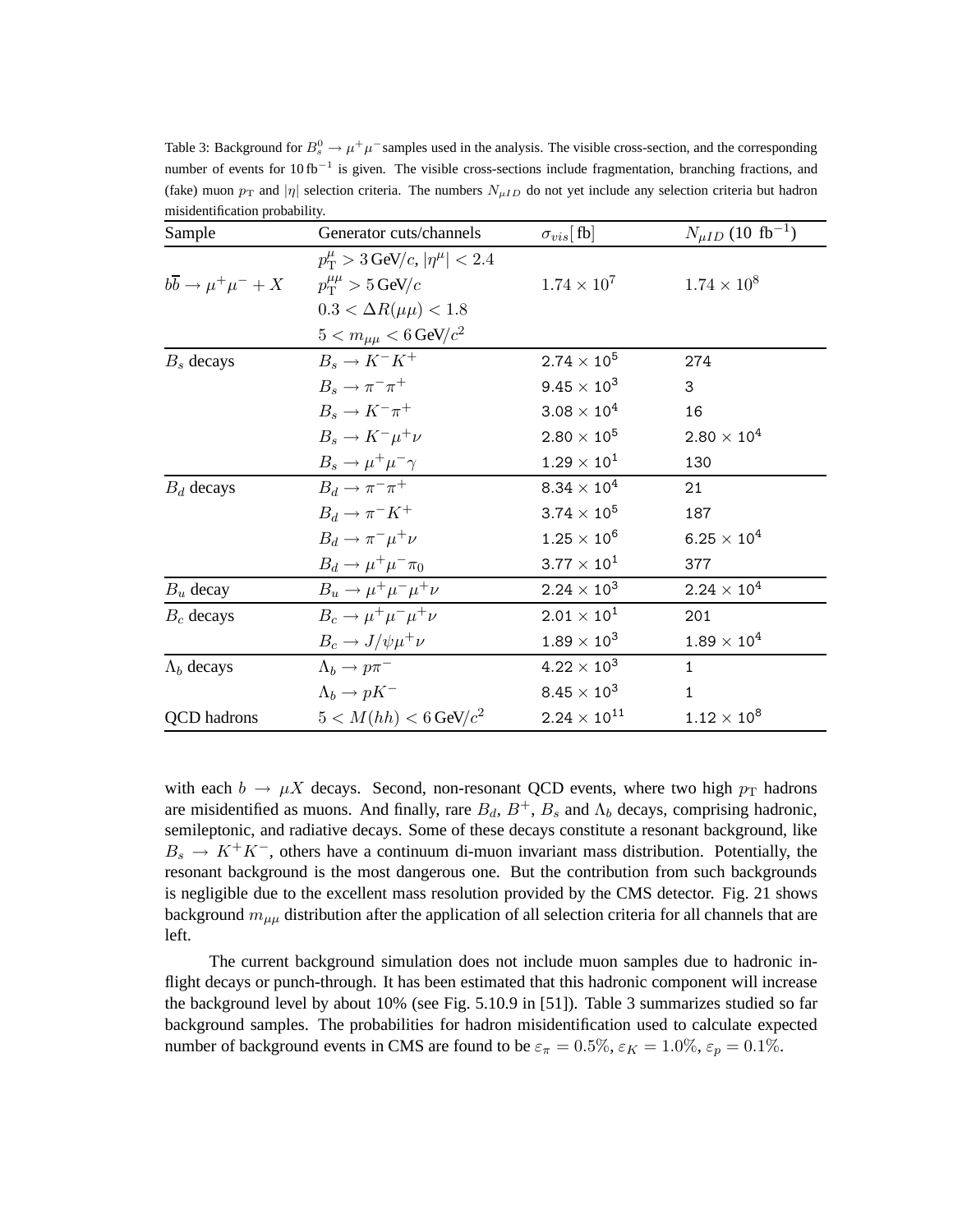As the Level-1 trigger the di-muon one with a threshold of  $p_T > 3$  GeV/c for each muon is used. The HLT strategy relies critically on the tracker detector for a fast and high-efficiency reconstruction of the primary and secondary vertexes, the determination of muon momenta and the mass of the muon pair. Two muons are reconstructed with only 6 hits per a track in the tracker system and required to have transverse momentum of  $p_T > 4$  GeV/c, to be in the central part of the detector  $|\eta| < 2.4$  and to have opposite charges. Vertexing the two muons provides a powerful handle in the rate reduction: the quality of the vertex fit must be  $\chi^2$  < 20. The threedimensional flight length is required to be  $l_{3D} > 150 \,\mu\text{m}$ . The invariant mass of the muon pair is required to be in a tight window (150 MeV/ $c<sup>2</sup>$ ) around the  $B<sub>s</sub>$  meson mass.

For the offline analysis all tracks are reconstructed with full detector information. The same as above but tighter (e.g.  $\chi^2$  < 1) and additional selections are used to suppress background. The  $\eta\phi$  separation of the two muons  $\Delta R(\mu\mu)=\sqrt{\Delta\eta^2+\Delta\phi^2}$  a powerful discriminator against gluon-gluon fusion background with both b-hadrons decaying semileptonically and must be in the range  $0.3 \div 1.2$ . The transverse momentum vector of the  $B_s$  candidate must be close to the displacement of the secondary vertex from the primary vertex: the cosine of the opening angle between the two vectors must fulfill  $cos(\alpha) > 0.9985$ . The isolation I is determined from the  $B_s$  candidate transverse momentum and charged tracks with  $p_T > 0.9$  GeV/c in a cone with half-opening  $r = 1.0$  around the di-muon direction as follows:  $I = p_T^{\mu\mu}$  $T_T^{\mu\mu}/(p_{\rm T}^{\mu\mu} + \sum_{trk} |p_{\rm T}|)$  and required to be  $I > 0.85$ . The significance of the flight length is required to be  $l_{3D}/\sigma_{3D} > 18.0$ . Mass separation between a di-muon candidate and the nominal  $B_s$  mass should not exceed 100 MeV/ $c^2$ .

For an integrated luminosity of 10 fb<sup>-1</sup>, the expected number of signal events is  $n_S =$  $6.1 \pm 0.6$ <sub>stat</sub>  $\pm 1.5$ <sub>sys</sub>. The number of background events is  $n_B = (14.1)^{+22.3}_{-14.1}$ . An upper limit, extracted using the Bayesian approach, is  $Br(B_s^0 \to \mu^+ \mu^-) < 1.4 \cdot 10^{-8}$  at the 90% CL [52].

#### 4.4.3  $B_s \rightarrow J/\psi \phi$

Important properties of  $B_s^0$  system can be studied with the decay channel  $B_s^0 \to J/\psi \phi$ , such as the width and mass difference of the two weak eigenstates:  $\Delta\Gamma_s$ ,  $\Delta m_s$ . In addition, the decay  $B_s^0 \rightarrow J/\psi \phi$  is a golden channel for CP violation measurements. The particular spin structure of this decay allows to express its time dependence in a particular basis, called *transversity basis*, as the sum of 6 amplitudes where physical parameters enter differently. The most important of them is the weak phase  $\phi_s$  which is at present strongly constrained by CKM fits [53] and could represent a clear hint of NP if found to be significantly different from this prediction. At present the flavour tagging tools required to extract the weak phase are not yet available in CMS and only the mixing measurement is considered here.

The Level-1 trigger is based on di-muon selection with  $p_T > 3$  GeV/c each. HLT is the same as the one for  $\overline{B^0_s} \rightarrow \mu^+\mu^-$ , with additional requirement for the di-muon invariant mass to be within 150 MeV/ $c^2$  of the  $J/\psi$  mass. The  $J/\psi$  vertex is required to be  $3\sigma$  away from the primary vertex. The cosine of the angle between the transverse momentum vector and the transverse decay length vector of the  $J/\psi$  candidate is required to exceed 0.9.  $\phi$  candidates are reconstructed from all oppositely charged track pairs and all pairs with invariant mass within 20 MeV/ $c^2$  of the  $\phi$  mass are retained. All four tracks are then used for  $B_s^0$  candidates, requiring invariant mass within 200 MeV/ $c^2$  of nominal one. The transverse momentum of  $\phi$  and  $B_s^0$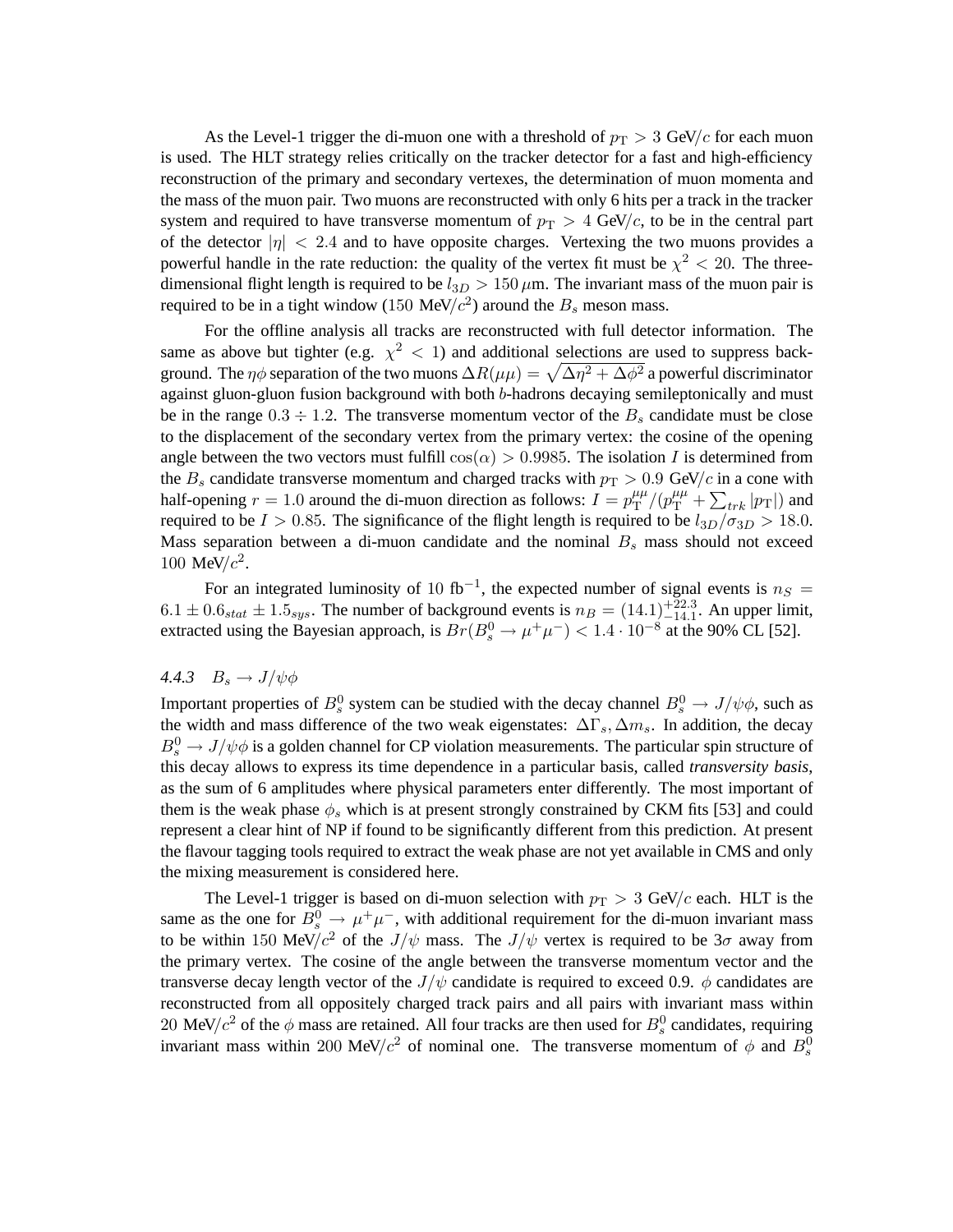

Fig. 22: Invariant mass of  $\phi$  (left) and  $B_s$  (right) candidates after all other cuts (except for the  $\phi$  mass requirement) have been applied; the selection on the  $\phi$  mass is indicated. Background is from inclusive  $b \to J/\psi X$  (red dashed line), from  $B_d^0 \to J/\psi K^{*0}$  (blue dashed-dotted line), and from combinatorial in signal events (green dotted line).

candidates are required to be greater than 1.0 and 5.0 GeV/ $c$ , respectively.

The offline analysis follows the same criteria of HLT, but with complete information and tighter cuts. The main backgrounds arise from prompt  $J/\psi$  and  $B_d^0 \to J/\psi K^{*0}$  events. Fig. 22 shows invariant mass of  $\phi$  and  $B_s$  candidate distributions after all but  $\phi$  mass selections applied. From an untagged time-dependent analysis of  $B_s^0$  candidates the mixing parameters can be extracted. The result of the analysis shows that a first measurement of  $\Delta\Gamma_s/\Gamma_s$  can be made with  $20\%$  precision with an integrated luminosity of 1.3 fb<sup>-1</sup>, while 5% precision can be reached with  $10 \text{ fb}^{-1}$  [54].

# 4.4.4  $B_c^{\pm} \rightarrow J/\psi \pi^{\pm}$

The interest to the  $B<sub>c</sub>$  meson relates to the uniqueness of the heavy-heavy quark system which carries flavour. The  $B<sub>c</sub>$  meson has been observed at Tevatron and its mass and lifetime have been measured [55]. But available statistics does not allow to make such measurements precise enough and investigate properties of this system in details.

In CMS a feasibility study has been performed in the decay channel  $B_c^{\pm} \to J/\psi \pi^{\pm}$  [56]. First  $J/\psi$  candidates are composed by two muons with  $p_T > 4$  GeV/c and  $|\eta| < 2.2$  with opposite charge. The candidate invariant mass is required to be in the region from 3.0 to 3.2 GeV/ $c^2$ . Then, pion candidates are selected by requiring a third track coming from the same vertex as the two muons with  $p_T > 2$  GeV/c and  $|\eta| < 2.4$ . The following selections are applied in addition: a proper decay length  $L_{xy}^{PDL} > 60 \mu$ m, a significance  $L_{xy}/\sigma_{xy} > 2.5$  and a opening angle between the vector from primary to secondary vertex and the momentum vector of the reconstructed  $B_c$ :  $cos\theta > 0.8$ .

For 1 fb<sup>-1</sup> 120 signal and less than 3 background events are expected. The reconstructed  $B_c$  mass is 6.4 GeV/ $c^2$  and the width of the mass peak is 15 MeV/ $c^2$ . To extract the  $B_c$  meson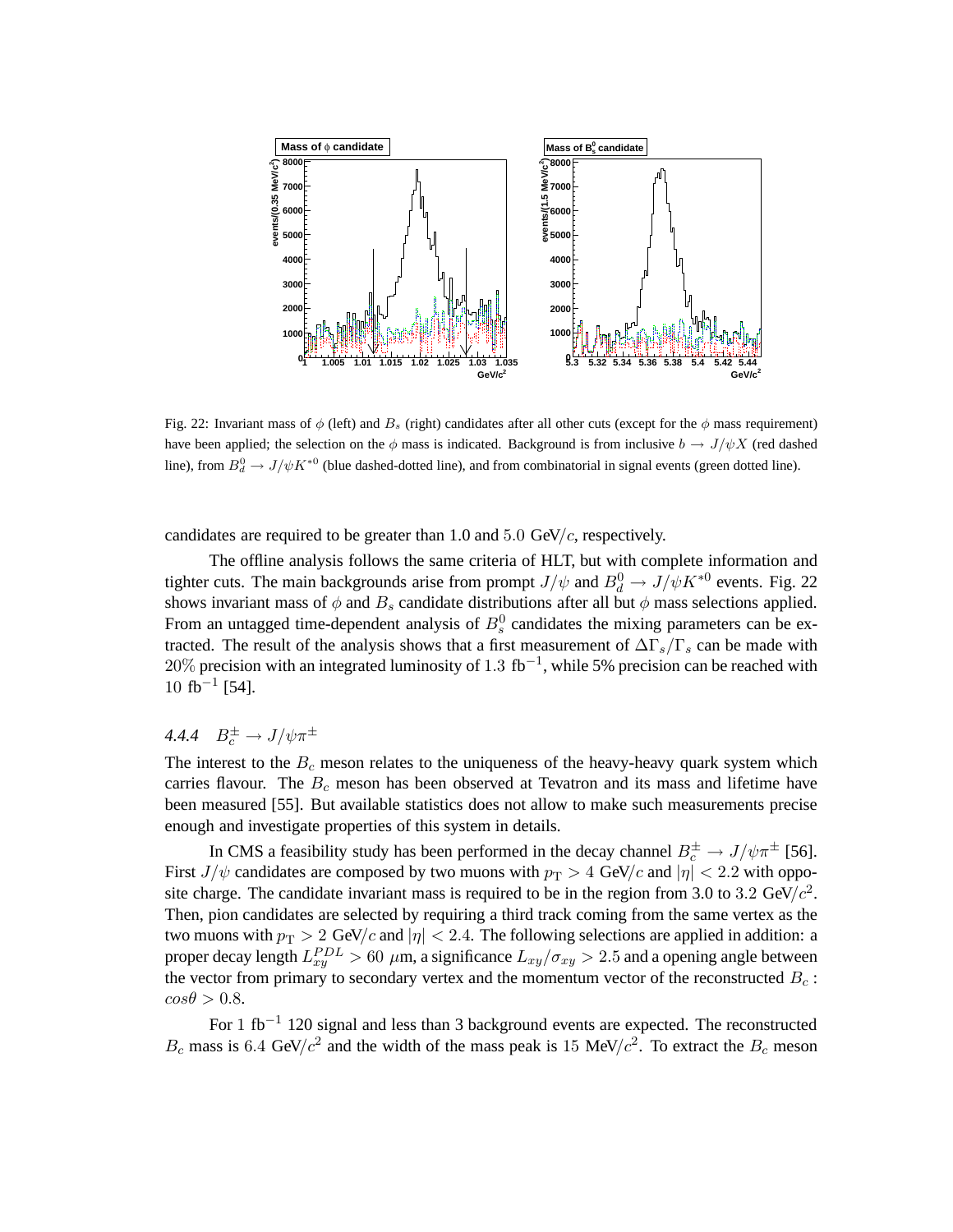lifetime a binned likelihood fit was performed, resulting in  $\tau = 460 \pm 45$  fs.

#### *4.4.5 Additional heavy flavour decays*

Although the following analysis are not yet finalized, it is worth while to list them here to demonstrate a future spectrum of heavy flavour activity in CMS.

Measurements of  $b\overline{b}$  production cross-section and lifetimes of B-mesons will be done in the following decay channels:  $B^{\pm} \rightarrow J/\psi K^{\pm} \rightarrow \mu^{+}\mu^{-}K^{\pm}$ ,  $B \rightarrow D^{0}\mu X$ ,  $b \rightarrow J/\psi +$  $X \to \mu^+ \mu^- + X$ . The correlation study of  $J/\psi$  vs  $\mu$  provides clean measurements of  $b\overline{b}$  production mechanisms. Searches for NP is also planned to be done in  $B_s \to \mu^+ \mu^- \gamma$ ,  $\overline{B} \to \mu^- \gamma$  $(\phi, K^*, K_s)\mu^+\mu^-$  decay channels.

#### **4.5 Conclusions**

While designed for high- $p_T$  physics, the CMS has a broad heavy flavour program. Main features which allow this program are 1) high  $b\overline{b}$  event rate even at a low (10<sup>32</sup> − 10<sup>33</sup>) initial luminosity, 2) the efficient low  $p_T$  di-muon trigger and 3) excellent tracking that provides high momentum, mass, vertex resolution. Expected results are competitive with current B-physics experiments.

#### *Acknowledgments*

One of us (A.S.) would like to thank V. Ovakimian for his help in the preparation of this paper.

#### **5 Top production in the CMS experiment at the LHC**

*Authors: C. Rosemann and R. Wolf*

#### **5.1 Top quark pair production in CMS**

The LHC will provide proton proton collisions at center-of-mass energies of 14 (10) TeV with a specific luminosity of  $\approx 10(0.1)$  nb<sup>-1</sup>s<sup>-1</sup>. This will allow the inclusive production of top antitop quark pairs at a rate of  $100-(10)$  Hz (where the values in parenthesis are given for startup). The cross section for the production of top anti-top quark pairs in proton proton collisions at these center-of-mass energies is expected to be  $908 \pm 83 \pm 30$  pb  $(414 \pm 40 \pm 20$  pb)  $)[57]$ , where the first error reflects scale uncertainties and the second error uncertainties in the choice and parametrization of parton density functions (PDFs). In the standard model (SM) top antitop quark pair production is dominated by gluon gluon fusion (with a fraction of  $\approx 90\%$ ). As top quark production at the reached center-of-mass energies and luminosities at HERA is unaccessible the obvious impact of the HERA experiments on top production at the LHC lies in the determination of the most undefined gluon density function and thus in the reduction of the second uncertainty of the above cross section estimate. In figure 23 (left) three sets of different PDFs from the two HERA experiments H1 and ZEUS and from the CTEQ collaboration are shown at a scale of  $Q^2 = 10 \,\text{GeV}^2$ . Due to kinematics and reconstruction requirements these PDFs will mostly be probed at large scales and medium to high proton momentum fraction  $x > 0.01$ , where these PDFs show smallest uncertainties and deviations.

In the beginning the emphazise will be put on the rediscovery of the top quark within the first (50-100) pb−<sup>1</sup> , followed by inclusive cross section measurements based on robust selection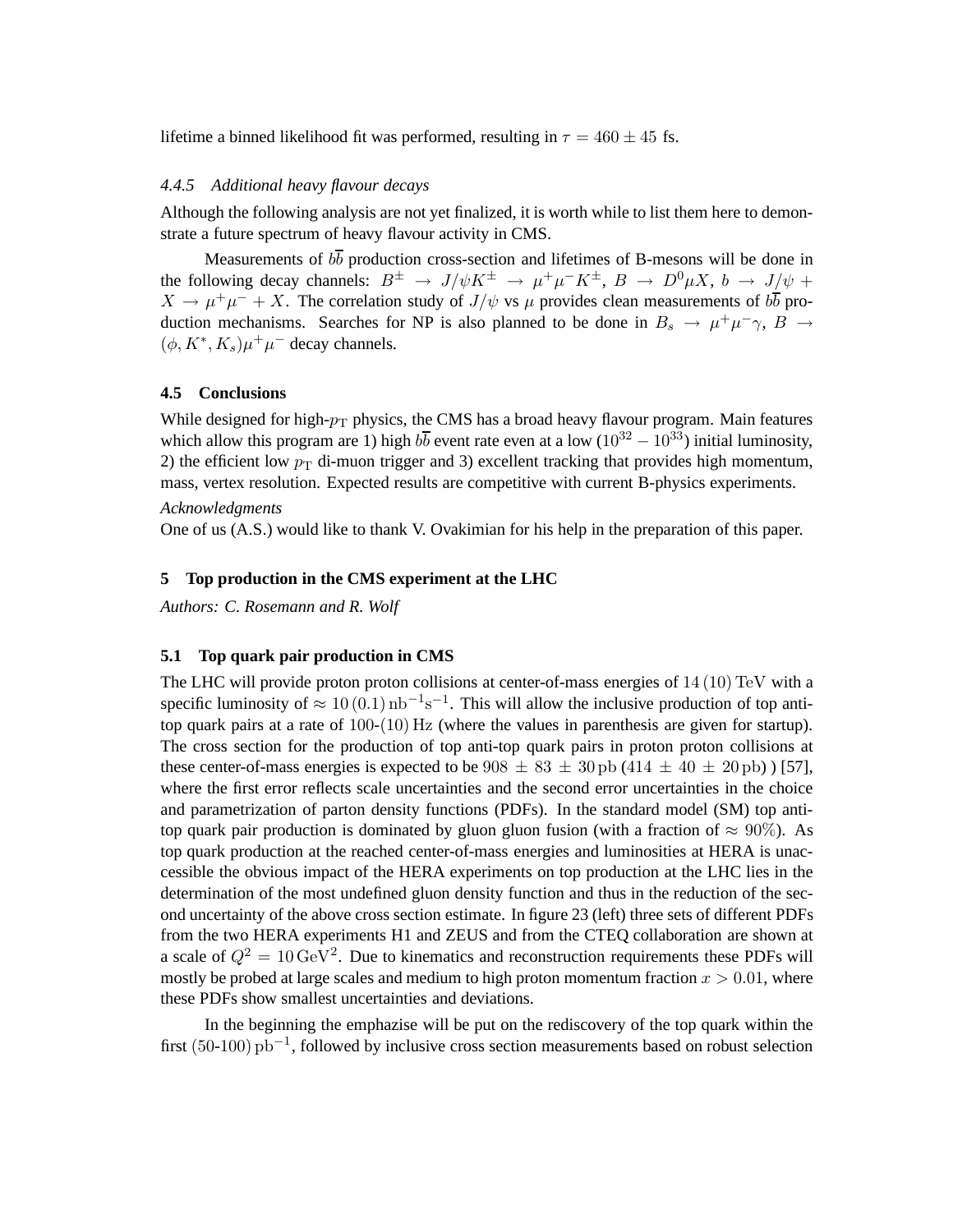methods and first attempts to determine the top mass and differential cross sections with target luminosities of  $\approx 1 \text{ fb}^{-1}$ . An important aspect of top quark physics will be the capacity of top anti-top quark pair production of being a standard candle witin the SM to exploit and demonstrate the detector understanding of the two major experiments ATLAS and CMS. The rediscovery of the top quark in early data taken with the CMS detector and prospects for first mass measurements in ≈ 1 fb<sup>-1</sup> will be discussed in the following.

#### **5.2 Rediscovery of the top quark**

As an example for the rediscovery potential of the top quark within the first data a recent study in the semi-leptonic decay channel with a muon in the final state is presented [58]. It was performed for a target luminosity of 10 pb−<sup>1</sup> of data at a center-of-mass energy of 14 TeV taken with the CMS detector. The conclusions may though be translated into equivalent conclusions for a luminosity of 50 pb<sup>-1</sup> of data at a center-of-mass energy of 10 TeV. Focus was put on robust and simple selection methods with minimal dependency on detector components that may be least understood during startup. Main backgrounds are considered to be  $W$  or  $Z$  boson production with additional hard jets and OCD mulitjet production with leptons from  $b/c$  quark or in-flight decays which are mis-interpreted as originating from real  $W$  decays. Inclusive top anti-top pair production and W and  $Z$  boson production were produced with the Alpgen event generator for  $2 \rightarrow 4(5)$  processes in leading order and matched with parton showers using Pythia (values in parenthesis are given for inclusive top anti-top pair production). QCD multijet events were produced in leading order using Pythia. All events were passed through the full simulation of the



Fig. 23: (Left) Parton distribution functions (PDFs) from the HERA experiments H1 and ZEUS and from the CTEQ collaboration at a scale of  $Q^2 = 10 \,\text{GeV}^2$ . Of relevance for top quark production at the LHC are the gluon density functions at values  $x > 0.01$  of the fractional proton momentum x. (Right) Top mass reconstructed from top anti-top quark pairs in the di-leptonic decay channel as expected from full simulation with the CMS detector with  $1 \text{ fb}^{-1}$  of integrated luminosity.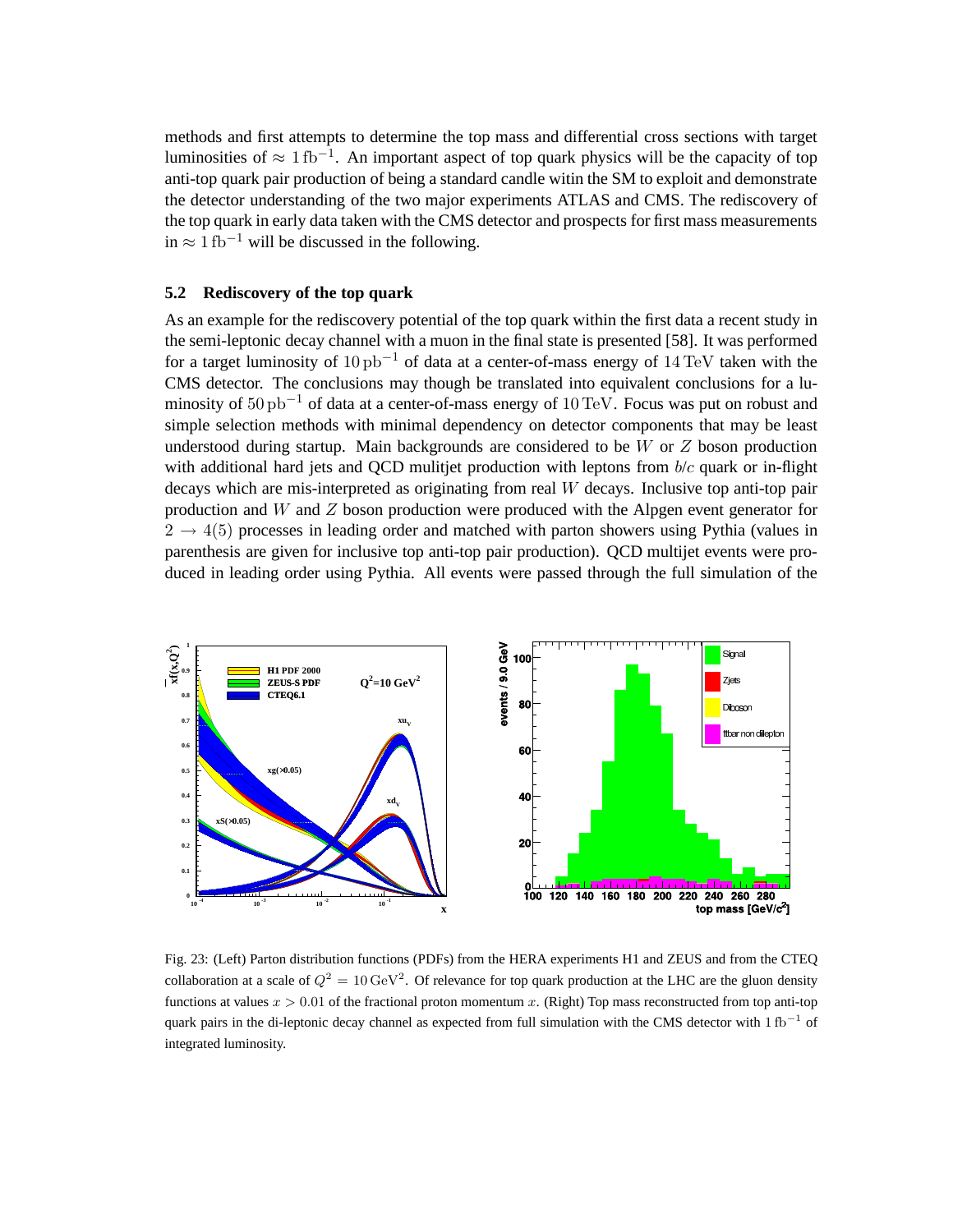CMS detector including a simulation of the CMS L1 and High-Level-Trigger and mis-alignment and mis-calibration of the track detector and calorimeters as expected for the first  $10 \text{ pb}^{-1}$  were taken into account. Top events are selected by requiring a single isolated muon with transverse momentum  $p_T > 30 \,\text{GeV}$  in the pseudo-rapidity range of  $|\eta| < 2.1$ , a leading jet with calibrated  $p_T > 65 \,\text{GeV}$  and at least three further jets with calibrated  $p_T > 30 \,\text{GeV}$  in a pseudo-rapidity range of  $|\eta|$  < 2.4 in addition to the trigger criteria. With this selection the trigger efficiency is estimated to be above 90%. The muon is considered isolated if the summed  $p<sub>T</sub>$  of all reconstructed tracks within a cone of  $\Delta R = \sqrt{\Delta \phi^2 + \Delta \eta^2} < 0.3$  in the vicinity of the muon does not exceed 3 GeV and the summed calorimeter entries in the same area do not exceed 1 GeV. Either b-tag information nor information on missing transverse energy are taken into consideration for the sake of a more robust event selection. In addition any of the selected jets is required to be seperated from the isolated muon by at least 0.3 units in  $\Delta R$ .

This selection leads to a total of 128 events with top anti-top quark pairs in the semileptonic decay channel with a muon in the final state (with an estimated overall efficiency of 10%), 25 events with top anti-top pairs in other decay modes, 45 W+jets events, 7 Z+jets events and 11 multijet QCD events. The  $S/B$  is estmiated to be 1.5 : 1 and the  $S/B(QCD)$  is estimated to be 11 : 1 with large uncertainties. As it is clear that the background from QCD multijet events will be the most difficult to control and to model methods for its estimation from data are discussed. This is a process still ongoing within the collaboration.

#### **5.3 First measurements of the top mass**

As an example for a measurement of the top quark mass within first data a study in the di-leptonic decay channel with 1fb−<sup>1</sup> of data taken with the CMS detector is presented [59]. Due to its clear event topology this channel is expected to have the best signal to background ratio. Main backgrounds are considered to be  $Z$  and di-boson production associated with additional hard jets and top events from other decay channels. All events were produced with the Pythia event generator in leading order and passed through the full simulation of the CMS detector including a simulation of the CMS L1 and High-Level-Trigger. Top events are selected by requiring two isolated leptons (e or  $\mu$ ) of opposite sign with transverse momentum  $p_T > 20 \,\text{GeV}$ , two jets with  $p_T > 30 \,\text{GeV}$  and missing transverse momentum larger than 40 GeV, in addition to the trigger criteria. Leptons are considered isolated if the summed  $p_T$  of all reconstructed tracks within a cone of  $\Delta R = \sqrt{\Delta \phi^2 + \Delta \eta^2} < 0.2$  in the vicinity of the lepton does not exceed 10% of the lepton's momentum. Electrons are identified using a likelihood method exploiting shower shape characteristics and the matching of tracks and calorimeter objects. For leptons of the same type an additional veto on the  $Z$  invariant mass is implied. The jets are required to fulfill a b-tag requirement based on the  $p_T$  and the invariant mass of the associated tracks and the result of a combined b-tag algorithm [60]. This selection is expected to provide a signal over background ratio of  $12 : 1$  for a top mass estimate between 100 and 300 GeV the remaining background mostly originating from other top decay channels. In fig. 23 (right) the most likely top mass determined from a parameter scan in the range of (100-300) GeV is shown. Unknowns are reduced imposing constraints on momentum conservation in the transverse plane, the W invariant mass and the equality of the top mass in both decay branches. Remaining ambiguities are taken into account by a weighting procedure based on the SM expectation of the neutrino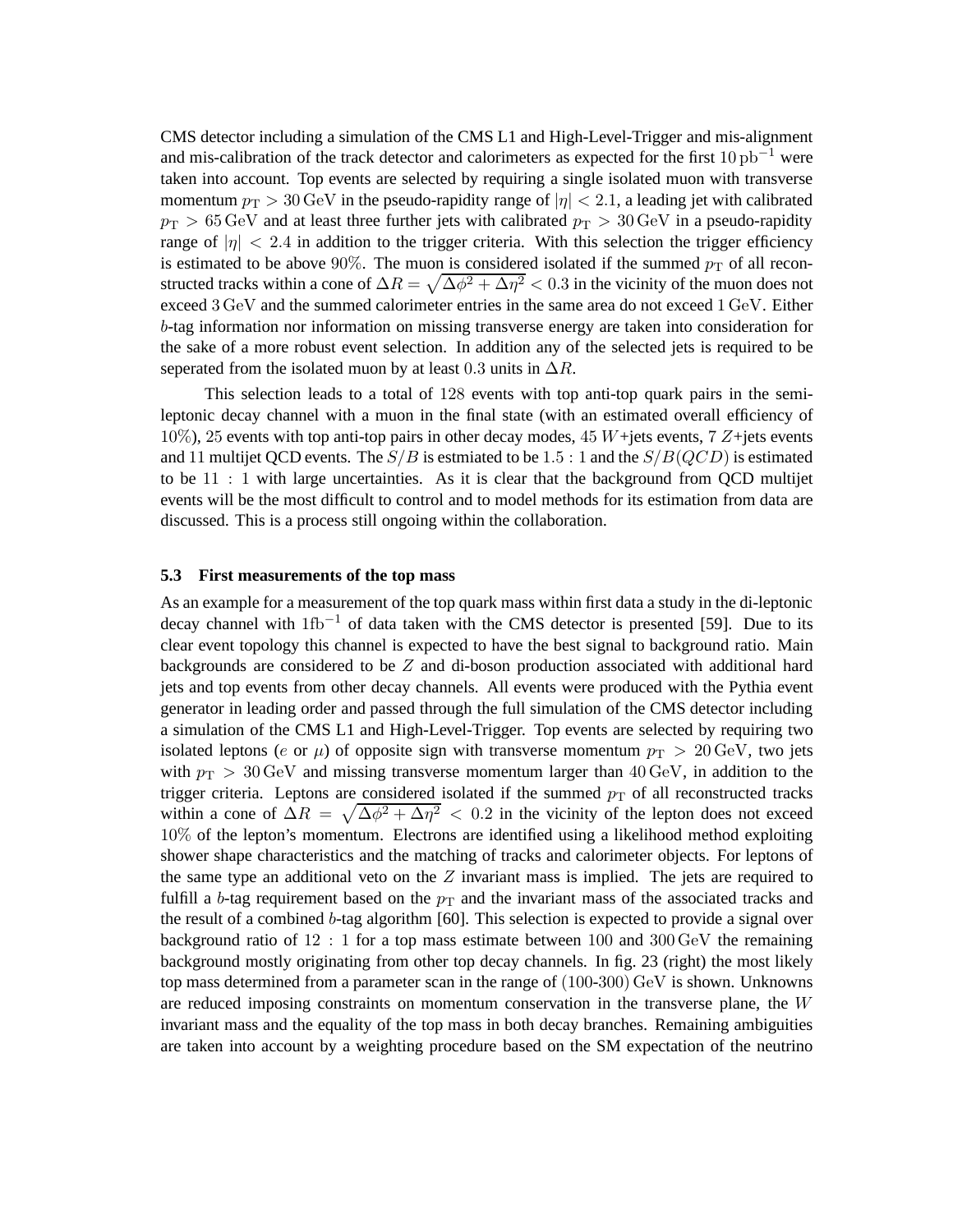momentum spectrum. The fit of a Gaussian function yields a top mass of  $m_{\text{top}}^{\text{rec}} = 178.5 \pm 10^{-10}$ 1.5 (stat.)  $\pm$  4 (syst.) GeV for an input mass of  $m_{\text{top}}^{\text{gen}} = 175 \text{ GeV}$ . Systematic uncertainties are expected to be dominated by the uncertainty of the validity of the imposed constraints in the presence of initial and final state radiation, and the uncertainty of the jet energy scale (JES). For 10 fb<sup>-1</sup> the uncertainties are expected to be reduced to  $\Delta m_{\text{top}} = 0.5 \text{(stat.)} \pm 1 \text{(syst.)} \text{GeV}.$ 

#### **References**

- [1] Z. Lin and M. Gyulassy, Phys. Rev. **C51**, 2177 (1995).
- [2] Y. Dokshitzer and D. Kharzeev, Phys. Lett. **B519**, 199 (2001).
- [3] M. Djordjevic, M. Gyulassy, and S. Wicks, Phys. Rev. Lett. **94**, 112301 (2005).
- [4] PHENIX Collaboration, S. Adler *et al.*, Phys. Rev. Lett. **96**, 032301 (2006).
- [5] PHENIX Collaboration, A. Adare *et al.*, Phys. Rev. Lett. **98**, 172301 (2007).
- [6] STAR Collaboration, B. Abelev *et al.*, Phys. Rev. Lett. **98**, 192301 (2007).
- [7] R. Vogt, Eur. Phys. J. Special Topics **155**, 213 (2008).
- [8] STAR Collaboration, A. Mischke *et al.*, J. Phys. **G35**, 104117 (2008). ArXiv: 0804.4601.
- [9] A. Mischke, Phys. Lett. B. in press. ArXiv: 0807.1309.
- [10] M. Cacciari, P. Nason, and R. Vogt, Phys. Rev. Lett. **95**, 122001 (2005).
- [11] ALICE Collaboration, A. Dainese *et al.*, J. Phys. **G35**, 044046 (2008).
- [12] ALICE Collaboration, F. Carminati *et al.*, J. Phys. **G30**, 1517 (2005).
- [13] ALICE Collaboration, B. Alessandro *et al.*, J. Phys. **G32**, 1295 (2006).
- [14] Y. Dokshitzer and D. Kharzeev, Phys. Lett. **B519**, 199 (2001).
- [15] N. Armesto, A. Dainese, C. Salgado, and U. Wiedemann, Phys. Rev. **D71**, 054027 (2005).
- [16] M. Mangano, P. Nason, and G. Ridolfi, Nucl. Phys. **B373**, 295 (1992).
- [17] ALICE Collaboration, E. Bruna *et al.*, Preprint **nucl-ex/0703005** (2007).
- [18] S. Eidelmann and others [Particle Data Group Collaboration], Phys. Lett. **B592**, 1 (2004).
- [19] T. Sjöstrand, P. Edén, C. Friberg, L. Lönnblad, G. Miu, S. Mrenna, and E. Norrbin, Computer Phys. Commun. **135**, 238 (2001).
- [20] F. Antinori, A. Dainese, M. Lunardon, and R. Turrisi, ALICE Internal Note **033** (2006).
- [21] A. Dainese and M. Masera, ALICE Internal Note **027** (2003).
- [22] UA1 Collaboration, C. Albajar *et al.*, Phys. Lett. **B 213**, 405 (1988).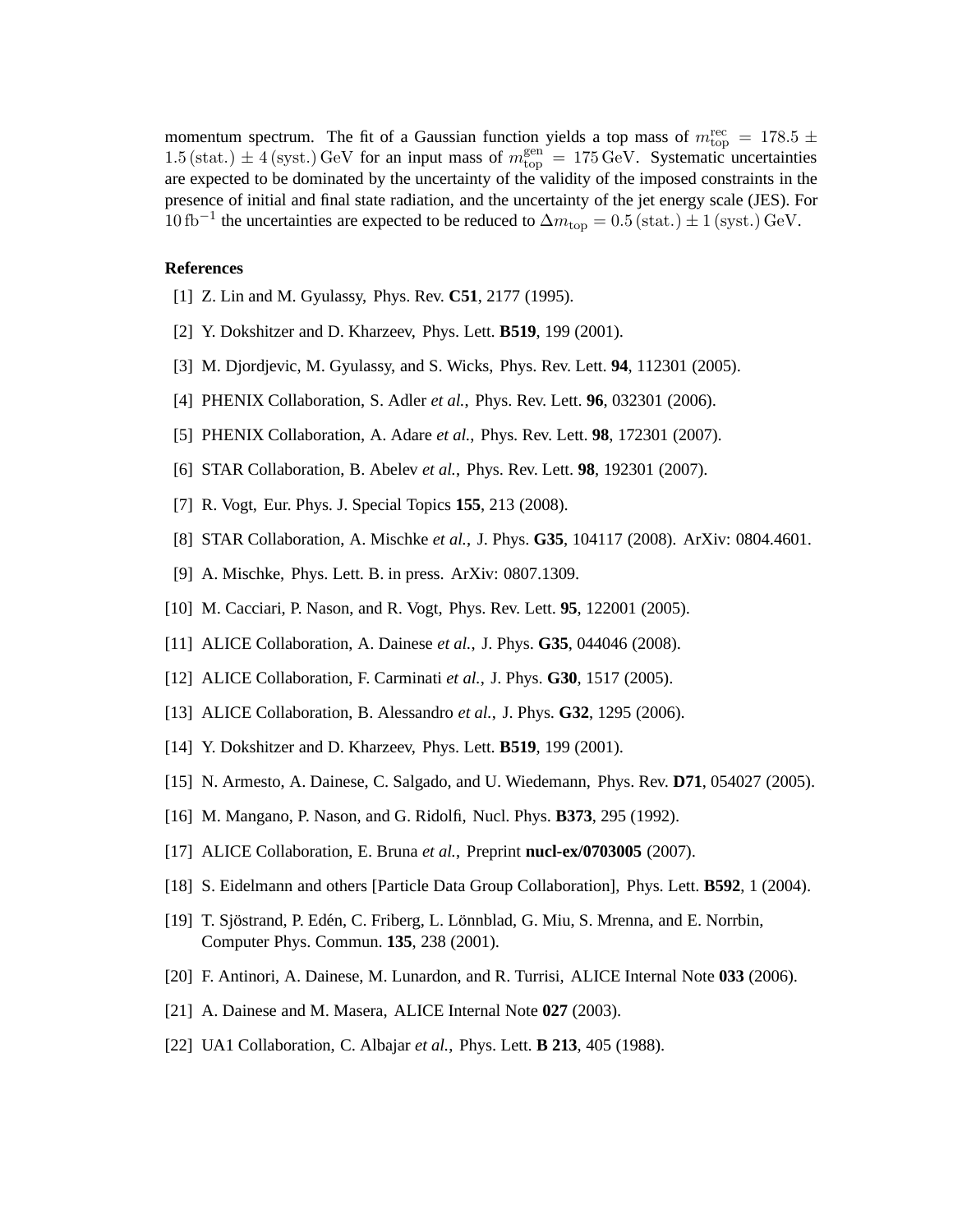- [23] P. Crochet, R. Guernane, A. Morsch, and E. Vercellin, ALICE Internal Note **018** (2005).
- [24] J. Baines *et al.* hep-ph/0601164.
- [25] M. Cacciari, M. Greco, and P. Nason, JHEP **9805**, 007 (1998).
- [26] H. Jung, Computer Phys. Commun. **143**, 100 (2002).
- [27] M. Bedjidian *et al.* hep-ex/0311048.
- [28] CDF Collaboration, F. Acosta *et al.*, Phys. Rev. **D71**, 032001 (2005). hep-ex/0412071; CDF Collaboration, F. Acosta *et al.*, Phys. Rev. Lett. **88**, 161802 (2002).
- [29] A. D. Martin, R. G. Roberts, W. J. Stirling, and R. S. Thorne, Eur. Phys. J. **C4**, 463 (1998). hep-ph/9803445.
- [30] A. D. Martin, R. G. Roberts, W. J. Stirling, and R. S. Thorne, Phys. Lett. **B531**, 216 (2002). hep-ph/0201127.
- [31] CTEQ Collaboration, H. L. Lai *et al.*, Eur. Phys. J. **C12**, 375 (2000). hep-ph/9903282.
- [32] J. Pumplin *et al.*, JHEP **07**, 012 (2002).
- [33] ATLAS Collaboration, ATLAS TDR 15, CERN/LHCC 99-15 (1999).
- [34] D. Emeliyanov *et al.*, ATL-DAQ-CONF-2007-031 (2007).
- [35] P. Jussel *et al.*, ATL-PHYS-PUB-2007-003 (2007).
- [36] S. George, ATL-DAQ-2004-004 (2004).
- [37] CDF Collaboration, F. Acosta *et al.*, Phys. Ref. **D71**, 032001 (2005).
- [38] W. Yao *et al.*, J. of Phys. G **33**, 1 (2006).
- [39] CDF Collaboration, F. Abe *et al.*, Phys. Rev. Lett. **69**, 3704 (1992).
- [40] CDF Collaboration, F. Abulencia *et al.*, Phys. Rev. Lett. **99**, 132001 (2007).
- [41] G. Bodwin, E. Braaten, and G. Lepage, Phys. Rev. **D51**, 1125 (1995).
- [42] ATLAS Collaboration, CERN-OPEN-2008-020 (2008).
- [43] CMS Collaboration, S. Chatrchyan *et al.*, JINST **3**, S08004 (2008).
- [44] CMS Collaboration, CERN-LHCC-2006-021 (2006).
- [45] CMS Collaboration, CERN-LHCC-2002-026 (2006).
- [46] C. Weiser, CMS NOTE-2006/014 (2006).